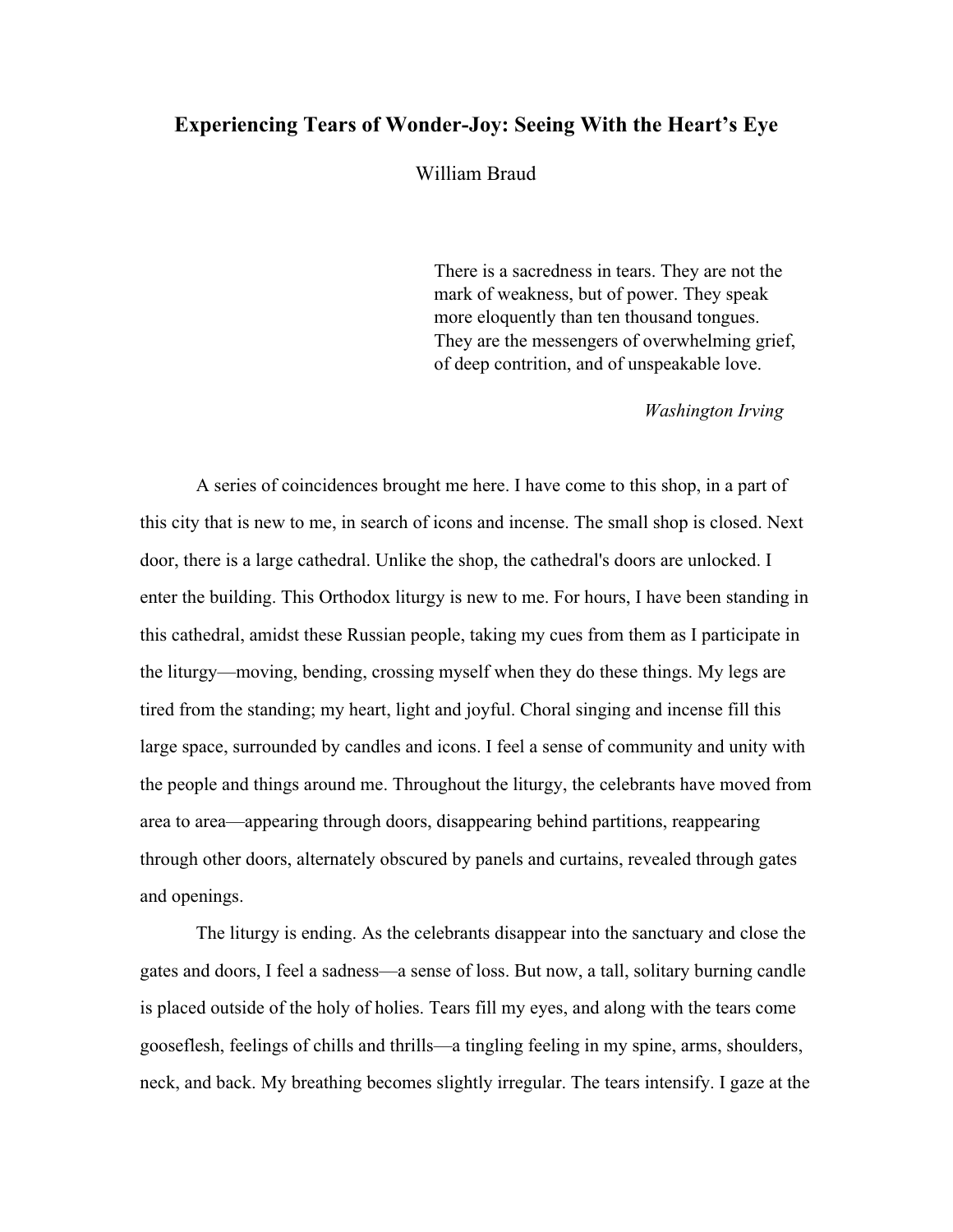single, tiny flame through watery eyes, as the chills continue. What has just happened has profound meaning for me. The celebrants have disappeared into the secret, holy place; they, and what they represent, are no longer accessible. Yet, the single, burning taper remains. I feel the sun has been taken away, hidden; but the spark remains as reminder and promise of the greater light that is as yet unseen but subtly sensed. The solitary candle is a tiny spark symbolic of, reflecting, a greater sun within. Eventually, the tears stop; the chills cease caressing my spine. I feel a profound gratitude.

Another occasion. A new library is being dedicated. I stand in a crowd on a crisp, sunny morning. I have been moving from time to time—seeking shadows to keep the sun from my eyes. Throughout the ceremony, there have been many moving moments. At the close of the program, the mayor shares a Native American story about telling one's secret wish to a butterfly's wings. The butterfly will keep the secret and take it to the sky. At this point, small children release butterflies. Many butterflies flutter upward, into the sky. Tears fill my eyes. Chills visit my spine. What I am witnessing is moving and meaningful to me. The tears and chills increase, persist. An orchestra of children begins to play. More butterflies take flight. My eyes fill with more tears of joy and wonder and gratitude.

I have had such experiences many times. I have come to call them my "tears of wonder-joy." The tears and chills are, to me, my body's way of indicating that the eye of my heart is open and functioning and encountering something of vast importance and meaning. I have come to recognize these wonder-joy tears as direct responses to the true, the good, the beautiful. Such tears are not tears of pain or sadness or sorrow. Rather, for me, they are accompanied by positive affect—by feelings of wonder, joy, gratitude, yearning, poignancy, awe, intensity, love, and compassion. With them comes a feeling that my heart is going out to what I am witnessing. The tears, chills, and special feelings come upon me, unexpectedly and spontaneously, as experiences of grace—as bodily signals, signs, or indicators of encounters with the numinous; as my body's way of letting me know I am having an unplanned, unavoidable encounter with the Real.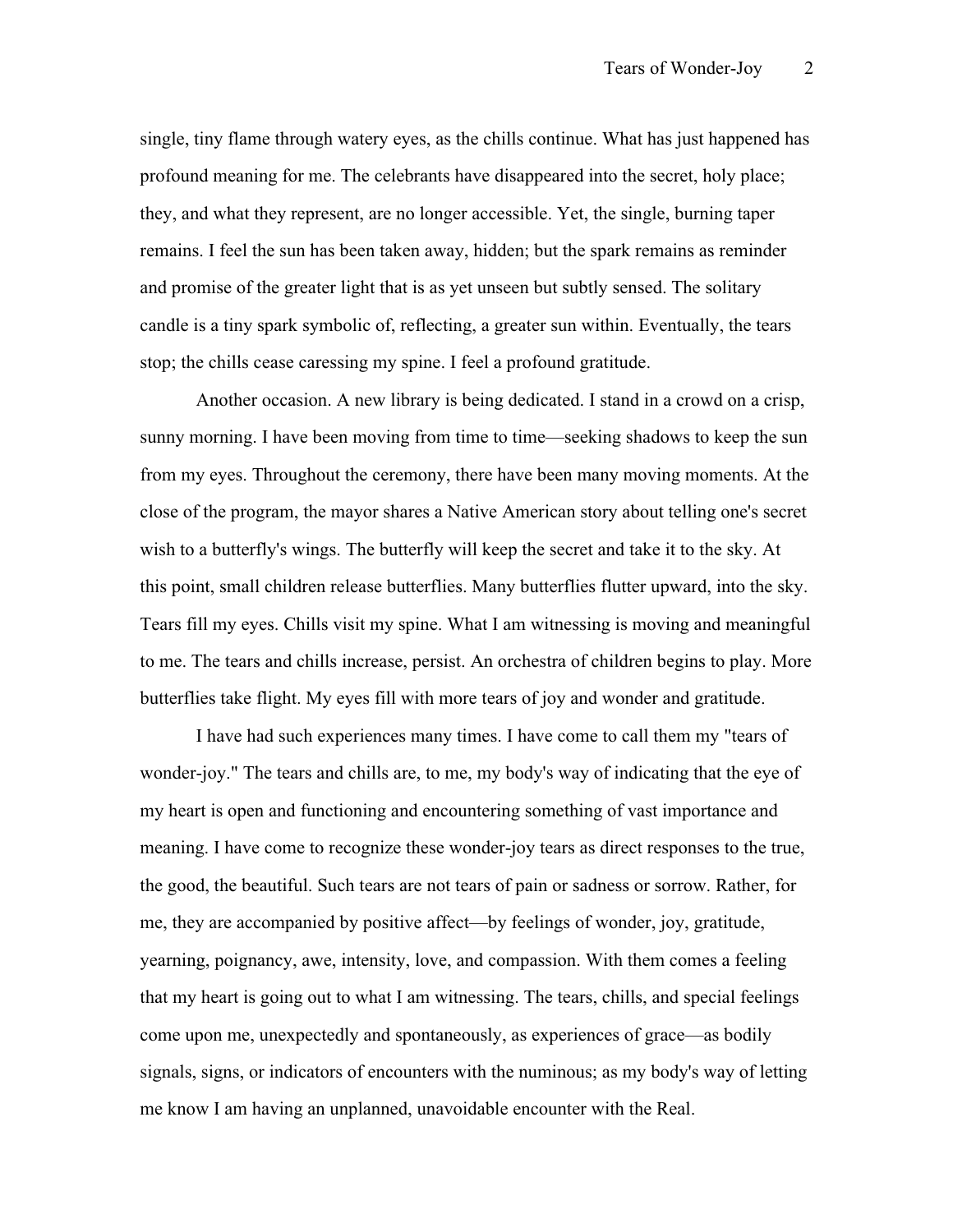In this report, I describe my personal experiences of wonder-joy tears. I relate the circumstances under which these experiences occur, and the meanings I have come to attribute to them. I describe the similar experiences of others, sharing their first-hand accounts and mentioning their interpretations of these experiences. What are their bodily qualities and their accompanying feelings? What elicits them? What impacts do they have on our lives?<sup>1</sup>

But first, a brief account of how I came to call these experiences "wonder-joy tears." In the early 1970s, I was preparing the earth for a vegetable garden and was listening, as I worked, to a portable radio. I happened to tune in a station in the midst of a reading of a short story which I learned, at the end of the broadcast, was a tale by H. G. Wells called "The Door in the Wall." It was, for me, a story of a special Something More beyond our everyday experiences. It was also a story of lost opportunities, of how habits and duties distract and prevent us from encountering that for which we secretly yearn. Eventually, I was able to find the story in a collection of Wells' tales, and it became a favorite of mine—one that I often read. In the early 1990s, while once again re-reading this tale, my attention was drawn to this passage.

You know, in the very moment the door swung to behind me, I forgot the road with its fallen chestnut leaves, its cabs and tradesmen's carts, I forgot the sort of gravitational pull back to the discipline and obedience of home, I forgot all hesitations and fear, forgot discretion, forgot all the intimate realities of this life. I became in a moment a very glad and wonder-happy little boy—in another world. It was a world with a different quality, a warmer, more penetrating and mellower light, with a faint clear gladness in its air, and wisps of sun-touched cloud in the blueness of its sky. (Wells, 1927/1952, p. 148)

The phrase "very glad and wonder-happy" suggested a term for which I had been searching to describe the tears and chills experiences that I so often had. "Wonder-happy"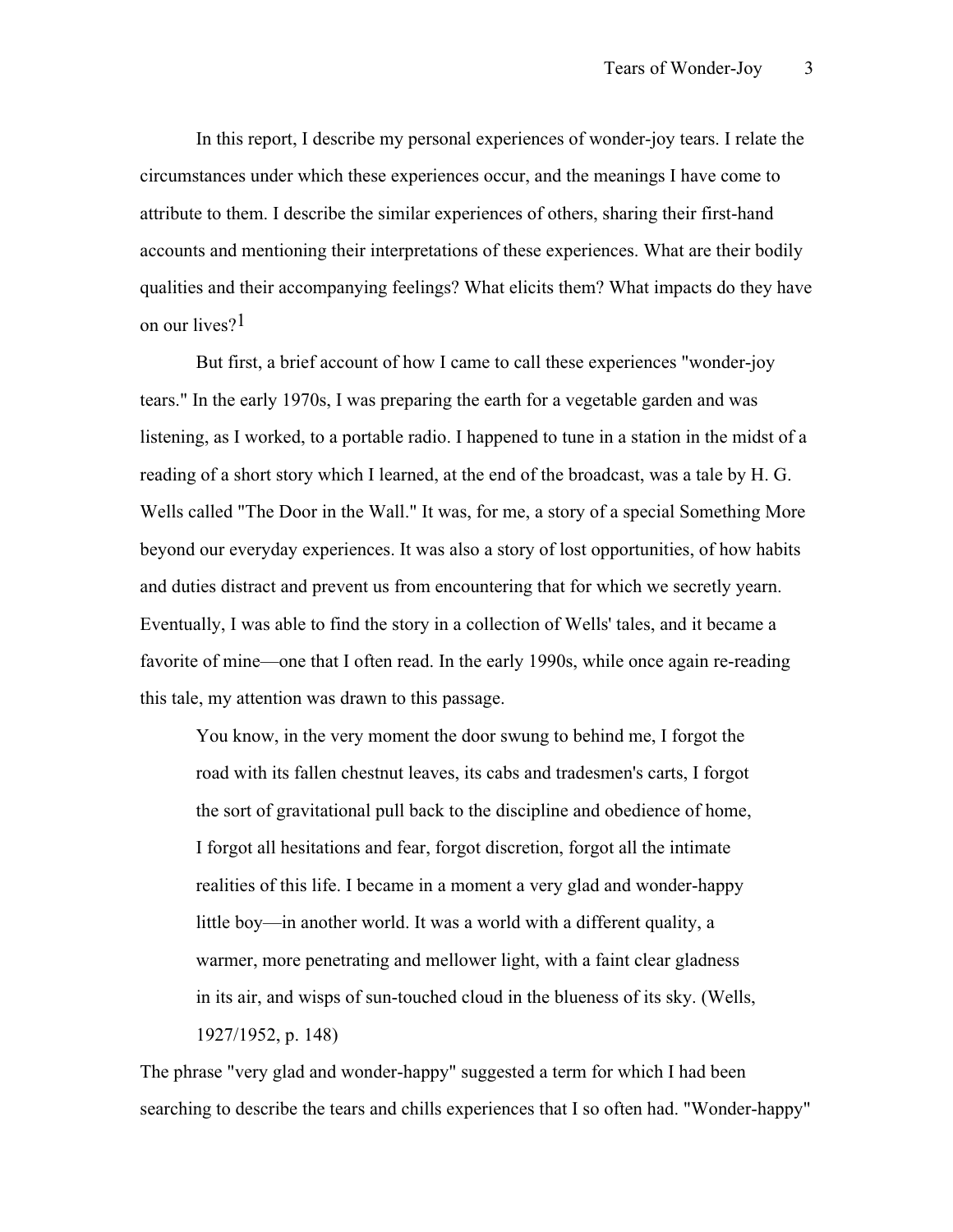became "wonder-joy"—a perfect prefix, I felt, for these particular tears. And so, I began to use the term as a shorthand code for these special kinds of tears and for the fuller bodily and affective experiences that accompanied them.

### The Felt Experience

Tears such as Angels weep, burst forth. *John Milton: Paradise Lost I.620*

I am witnessing a scene or occurrence that calls forth tears of wonder-joy. It is a scene or activity that moves me deeply. Tears quickly fill my eyes. My skin erupts in gooseflesh, hairs standing on end. Something literally takes my breath away; I gasp, involuntarily. Chills run up and down my spine. I feel a tingling around my eyes, my head, and the back of my neck. The tone of the experience is positive. Toward the end of the experience, or afterwards, there may be some sadness. In the midst of the experience I feel love and compassion. My heart goes out to what I am witnessing. I feel gratitude. I feel a yearning, a poignancy, an intensity. Around me, and between me and the provoking event, there is what I can only describe as a thickness, as though the surrounding air somehow has a greater density. The experience comes upon me—unexpected, spontaneous. My attention is focused strongly upon what I am witnessing, what is provoking these feelings. I am strongly aware of the feelings themselves and the sensations that are being provoked. Other things fade from my attention. The rest of me pauses, shuts down temporarily. If I try, later, to describe the event that initially brought forth the wonder-joy tears, the tears may occur even more strongly than they did initially, and I weep. Sometimes, I am unable to relate the incident that originally provoked the tears—the feelings and the weeping are too intense. I must cease, and allow the feelings to subside before I am able to continue.

> I have had a tremor of bliss, a wink of heaven, a whisper And I would no longer be denied; all things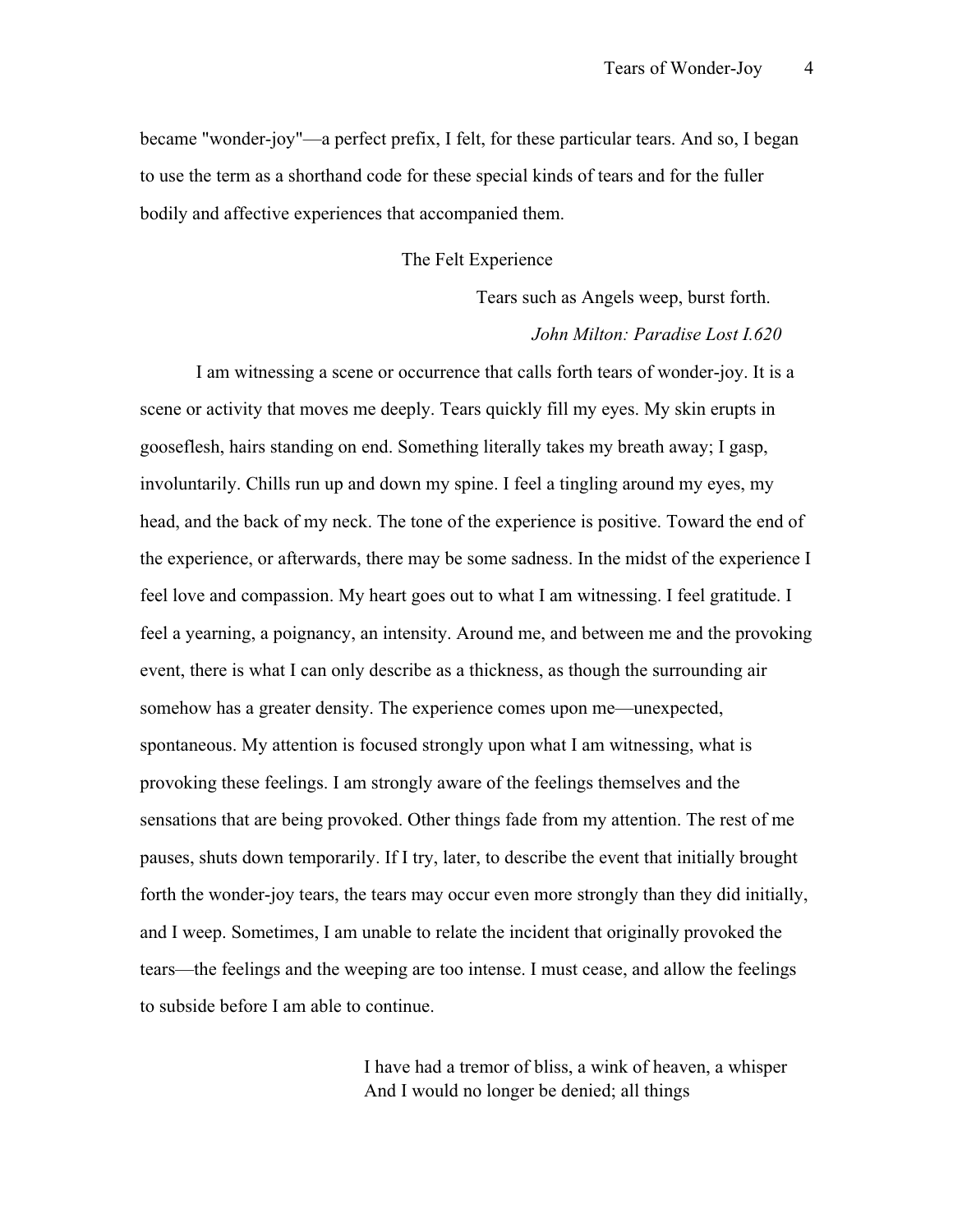Proceed to a joyful consummation.

Archbishop Thomas Becket, in *Murder in the Cathedral, Part II* by T. S. Eliot (1980, p. 209)

Curious about others' experiences, I query colleagues and students about their wonder-joy tears. From their reports, I learn that in such circumstances, always, there are the tears. Often, there is gooseflesh. Sometimes, there are the chills and thrills—electrical or tingling feelings in the spine, arms, shoulders, neck, and back. (The French have a special term for this—*frisson*: shiver, shudder, quiver, thrill.) More rarely, there is an involuntary gasp, an irregularity in breathing, or a vocalization ("oh!" or "ah!" or "uh!"). Some report a feeling of warmth throughout the body. Others report warm, soft colors. Still others report a pulsing, expanding, aliveness in the chest area and extending for 3 - 4 feet. Sometimes, there is a quiet, gentle sobbing.

In connection with this experience, all report positive affect. There are feelings of joy, peace, and awe; feelings of love, compassion, empathy, and acceptance. There are feelings of unity, union, oneness, closeness, connection, and immersion. Some report a congruency of themselves and all life. There are feelings of gratitude, blessedness, intensity, yearning, poignancy. Some report feeling cleansed, renewed, a beginning. For some there is a feeling of being at home, of recognition, of safety. Others experience a lightness, a spaciousness, an expansion, a feeling of being uplifted, soaring. Some feel a release, freedom. There may be feelings of deep satisfaction; of being accompanied and not alone; of being fulfilled, loved, fully seen, known, held, released from the need to be fully responsible for one's own way or in charge; of daring to be vulnerable. More rarely, there is an experience of the facade cracking, of the surreal, of timelessness. There may be a paradoxical appreciation, a holding of opposites: joy/sadness, bitter/sweet, tragic/beautiful, confused/clear, amazed/normal. Some report sadness near the end of the experience.2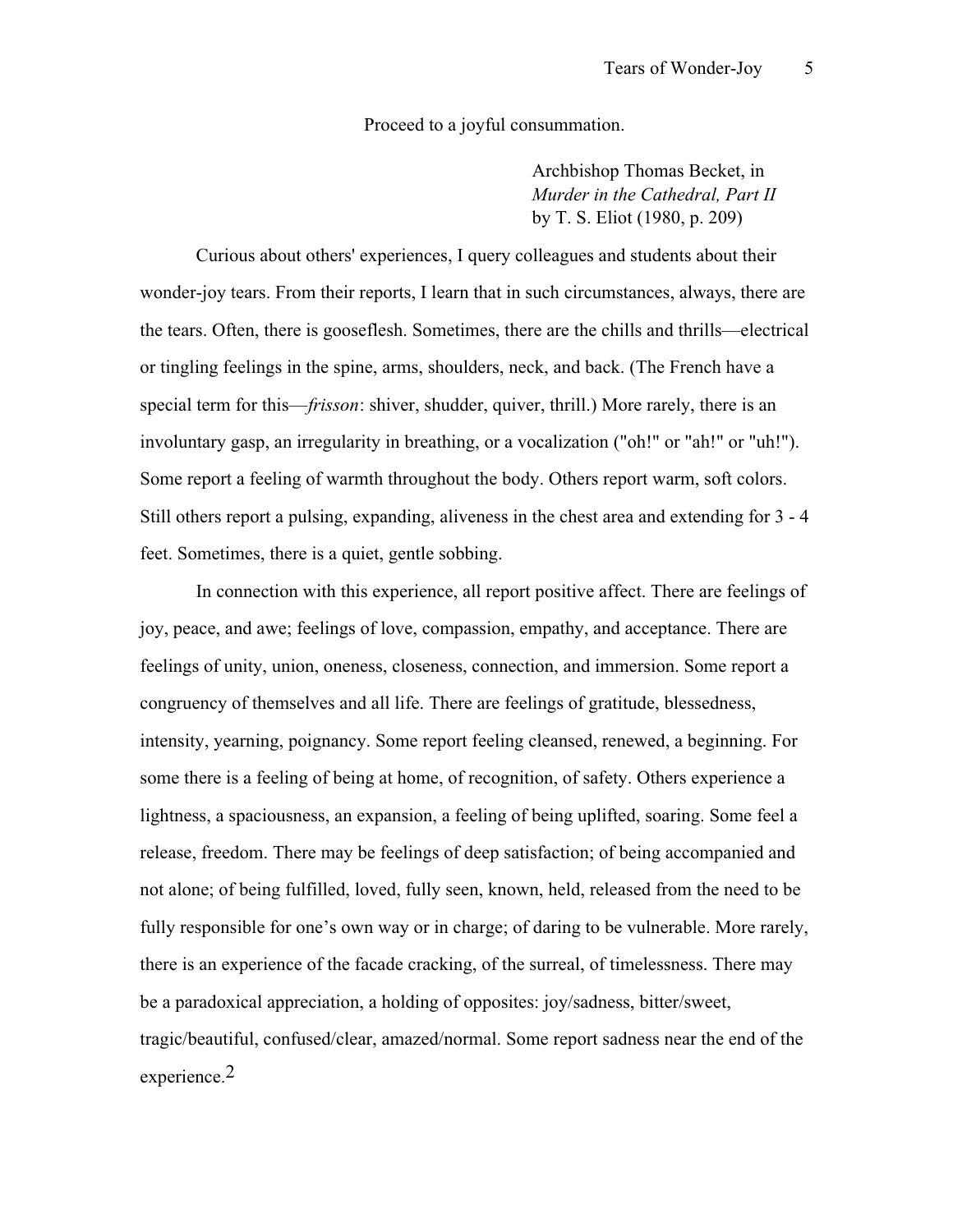In terms of attention, there is a "stopping" at various levels. Attention is very focused, one-pointed—focused on the precipitating event and on the experience itself. Awareness of all else fades. Yet, there is awareness of a fuller spectrum of existence.

Just as the head is a part of the body, thoughts may be parts of the wonder-joy tear experience. However, these are thoughts that usually occur later, in the wake of the experience itself. Thoughts such as the following arise in the mind: These moments await us, are latent, under the surface. Why are these not more frequent? Why are these often absent? Why are these exceptions, rather than the norm? Life can be messy/tragic and exquisite. This is what really matters; we have gone astray.

In summarizing his wonder-joy experience, one respondent shares the following: Tears are always mixed with feelings of exaltation, as if a transcendent dimension has been reached, as if the sacred has penetrated the mundane and come to earth. During these moments, everything feels serene and transformed. Although "happiness," "joy," and "peace" are part of the experience, these terms fail to catch the essence of these moments.

As I hear mention of chills, gooseflesh, and hairs standing on end in many of the accounts of wonder-joy tears, I recall Plato's (380 B.C.E./1993) ruminations on the feathering of the soul. In the *Phaedrus*, Plato likens the form of the soul to the combined capacities of a team of winged horses and their winged charioteer. In crafting this metaphor, Plato suggests that when a soul is perfect, it has its wings, and it travels through the sky and helps govern the cosmos. That which is noble, wise, and good nourishes the wings of the soul and makes them grow. Shame, evil, and the like are detrimental to the wings, and can destroy them. If the soul loses its wings, it drifts along until it grasps an earthly body and settles down, animating the body.

Only the thinking of the friend of wisdom will make the wings grow, because, through memory, it is always as close as possible to that which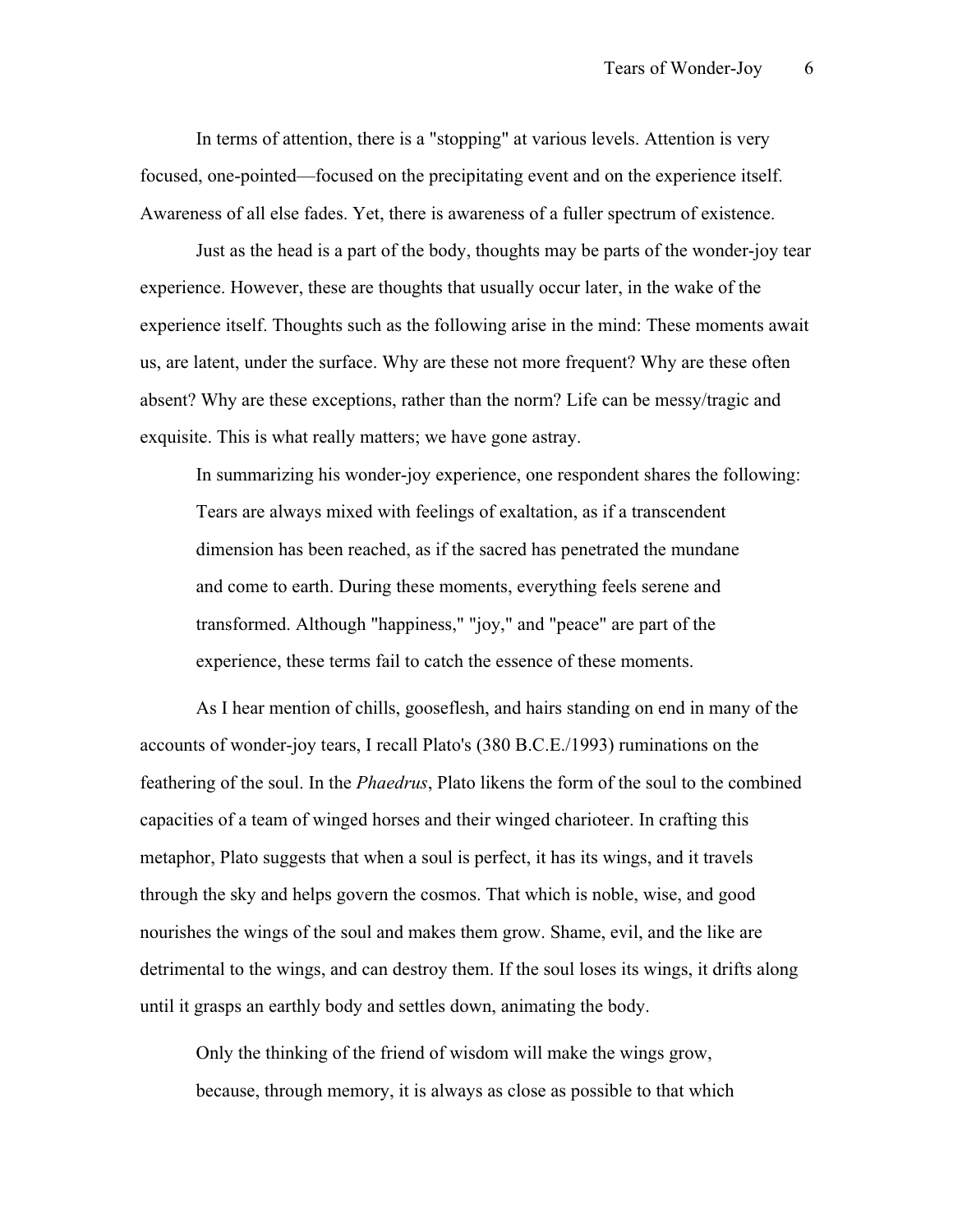by its proximity makes a god divine. When a man deals correctly with remembrances of this sort, he is always initiated perfectly into perfect mysteries, and he alone becomes perfect. Since he stands apart from the busy antics of humankind and draws close to the divine, he is rebuked by most people for being out of his wits. They do not realize that he is possessed. . . . Whenever someone sees beauty in this world he is reminded of true beauty and his wing-feathers grow. . . . When the recent initiate . . . sees a godlike face or some form of body that imitates beauty well, he at first gets goose bumps . . . . He is awestruck, as though he were gazing upon a god . . . . As he looks at him, his goose bumps go away and an unusual warmth and sweating seizes him. He is warmed by the effluence of beauty he receives through his eyes, which naturally moistens the wing-feathers. . . . and as the nourishing moisture flows over them, the shafts of the feathers swell and begin to grow from their roots over the entire form of the soul, which was feathered all over before. . . .

Mortals do indeed call the winged one Eros (Love),

But immortals call him Pteros (Feathered), because

he necessarily develops wings. (*Phaedrus*, 249c-252b) 3

Could the experience of wonder-joy tears be the equivalent of the soul's feathering confrontation with forms of beauty that evoke reminiscences of an extramundane realm?

In the above passage, Plato's mention of being "possessed" also strikes a resonant chord for me. In the midst of wonder-joy tears, I do, indeed, feel possessed—my body and feelings captivated and enraptured in the experience.

As I dwell on the wonder-joy experience and its meaning, I come to appreciate more fully the last three lines of the Platonic quote. I begin to feel that wonder-joy tears are indications and expressions of love.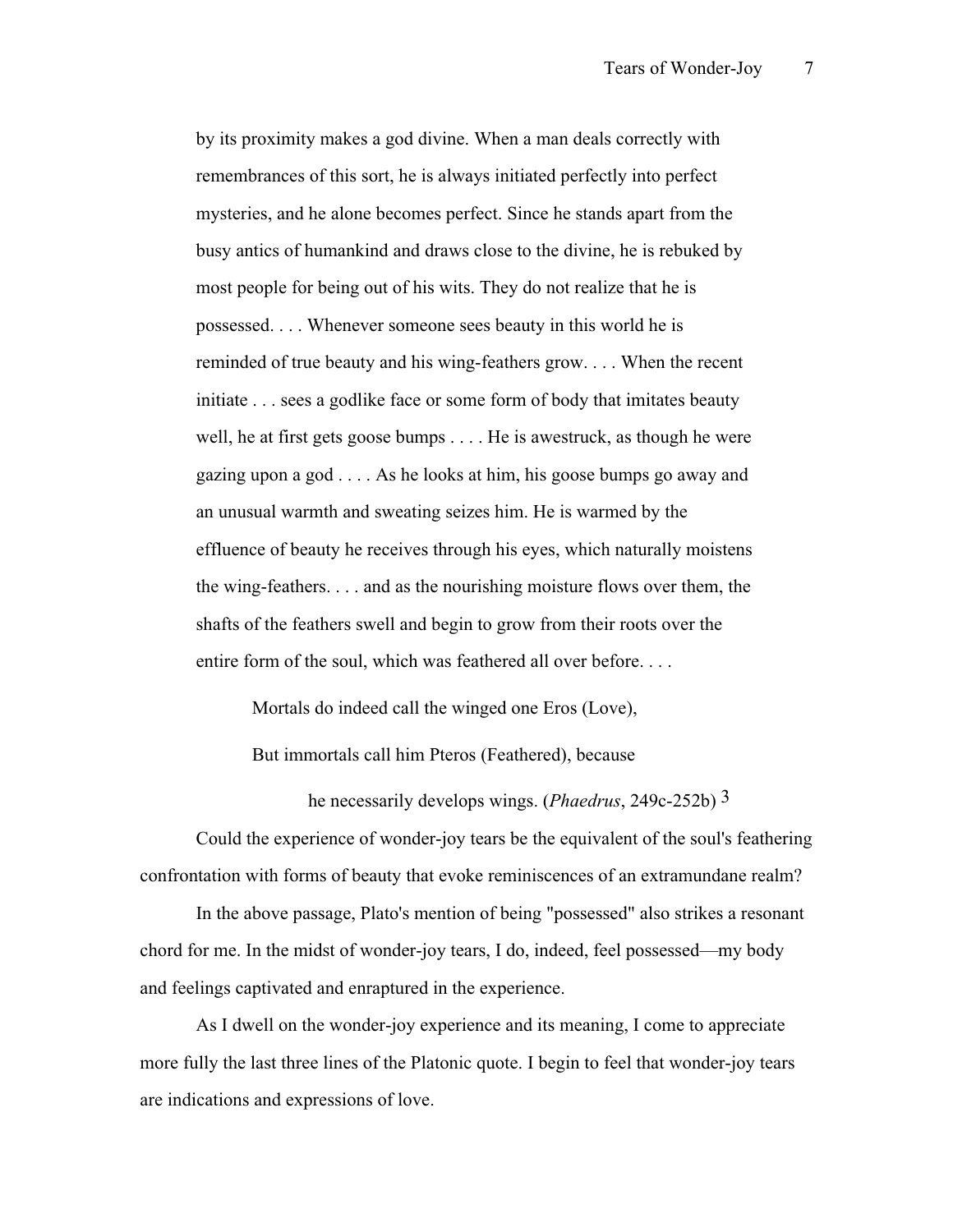## Triggers (Circumstances) of the Experience

In any really good subject one has only to probe deep enough to come to tears.

### *Edith Wharton: The Writing of Fiction*

I recall circumstances that have provoked my experiences of wonder-joy tears. In addition to the solitary candle and butterfly incidents mentioned earlier, I remember the following occasions:

- Seeing a water color painting by kindergarten children on "one big happy community"—crude yet colorful continents with hands reaching out for one another
- In a filmed version of John Steinbeck's *Of Mice and Men*, watching the gigantic, slow Lenny stroking a tiny mouse
- Witnessing the simple, natural acts of animals—good, innocent, artless
- Witnessing anything that is truly honest, open, free from guile or craft
- Finding a small bit of milk, unexpectedly, in the refrigerator, when I "knew" there was none left, and it being just enough to go with cereal—being overjoyed at such a simple surprise and being grateful that I could be so moved by something so simple; knowing that my wife would appreciate this and be similarly moved, and that this simplicity is something we share
- As part of my work, reading proposals and dissertations in which the goodness and spiritual light of the writer shines forth from the pages
- Toward the end of, and immediately after, an experience of timelessness in which I lost awareness of my ego and individuality and merged with or became all that is, and was so thankful for having been blessed with such an experience
- Attending a performance of a particular entertainer after having wanted to do this for about 35 years, and having missed several opportunities (near misses)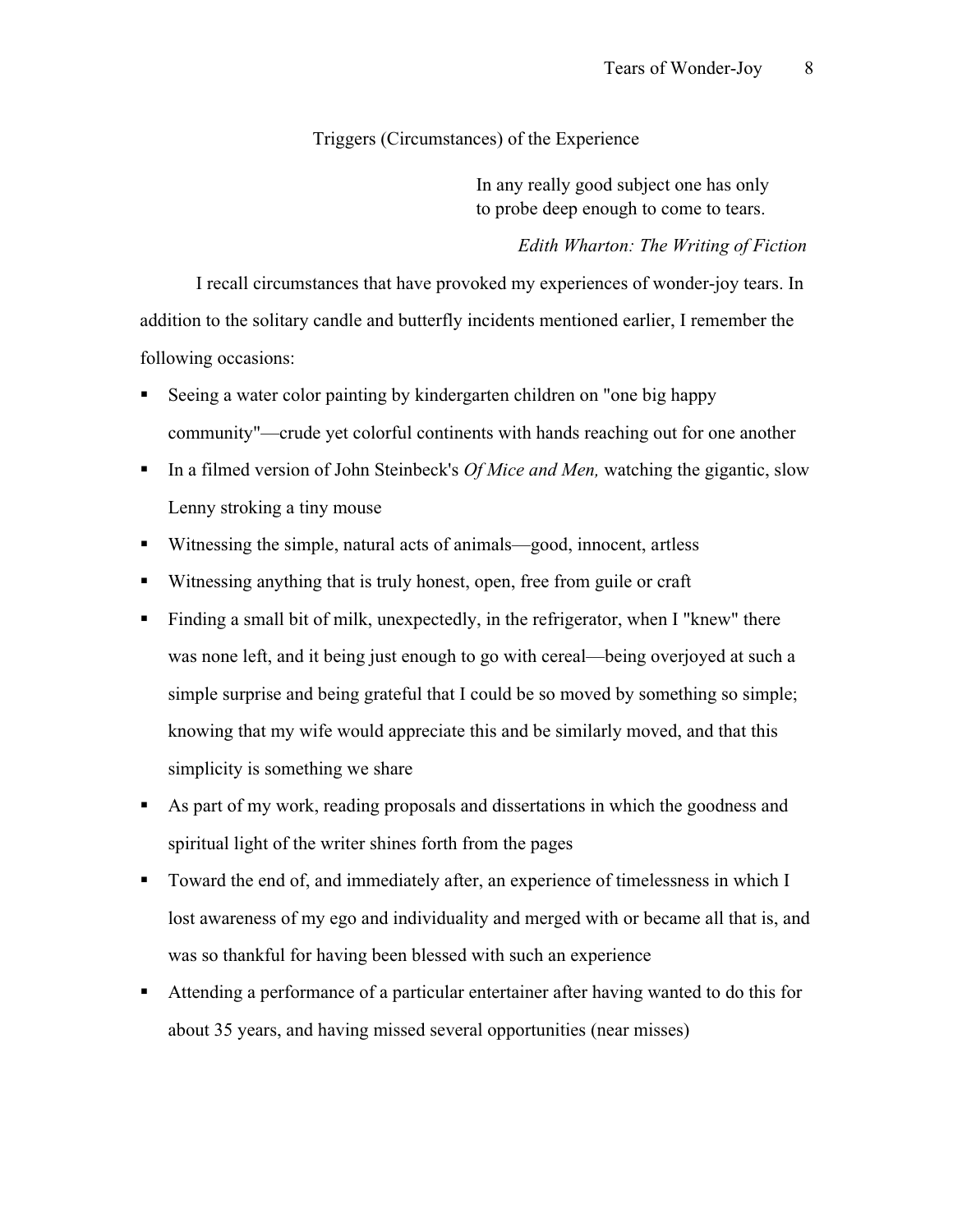- When someone relates a very meaningful or profound experience that I, too, have had and have been very moved by—a feeling of sharing, of common experiences or common values or joys
- Witnessing some profound synchronicities (meaningful coincidences)
- Witnessing some miracles in which somatic conditions about which I was worried instantaneously were corrected or healed; accompanying this was extreme gratitude and great feelings of thankfulness, faith, hope, and love
- Witnessing, thinking about, or remembering the goodness, simplicity, and innocence of particular persons I know or have known
- Reading "my deepest truths" in the writings of others and feeling a kindred spirit in the writer
- Being in the presence of a sage—a wise, holy, old woman—in Athens
- Appreciating the meaning of certain buildings at the Acropolis in Greece—how truths and lessons were dramatized, communicated in permanent structures; connected to this was a feeling of the meaning of the gods, goddesses, and archetypes; an anger and frustration at not having been taught such simple, true things many, many years ago; and a delight that I had at last seen and understood such simple, true things
- Realizing, suddenly, that I might be printing, on the feast of the Epiphany, the final copy of a book whose seeds largely had been sown precisely 5 years earlier, on another Epiphany, and remembering all of the curious, synchronistic occurrences that had happened on or very close to the three intervening Epiphanies
- Events that work out just right—sometimes with a feeling of relief, of being protected, watched over, cared for, or guided by unseen forces
- A student reading, in one of my classes, the "Tale of the Sands," a Sufi story in which I recognized so much more this time than on other occasions—especially the wind/spirit connection and the role of surrender, trust, letting go of the concrete body, of individuality, in order to move to another realm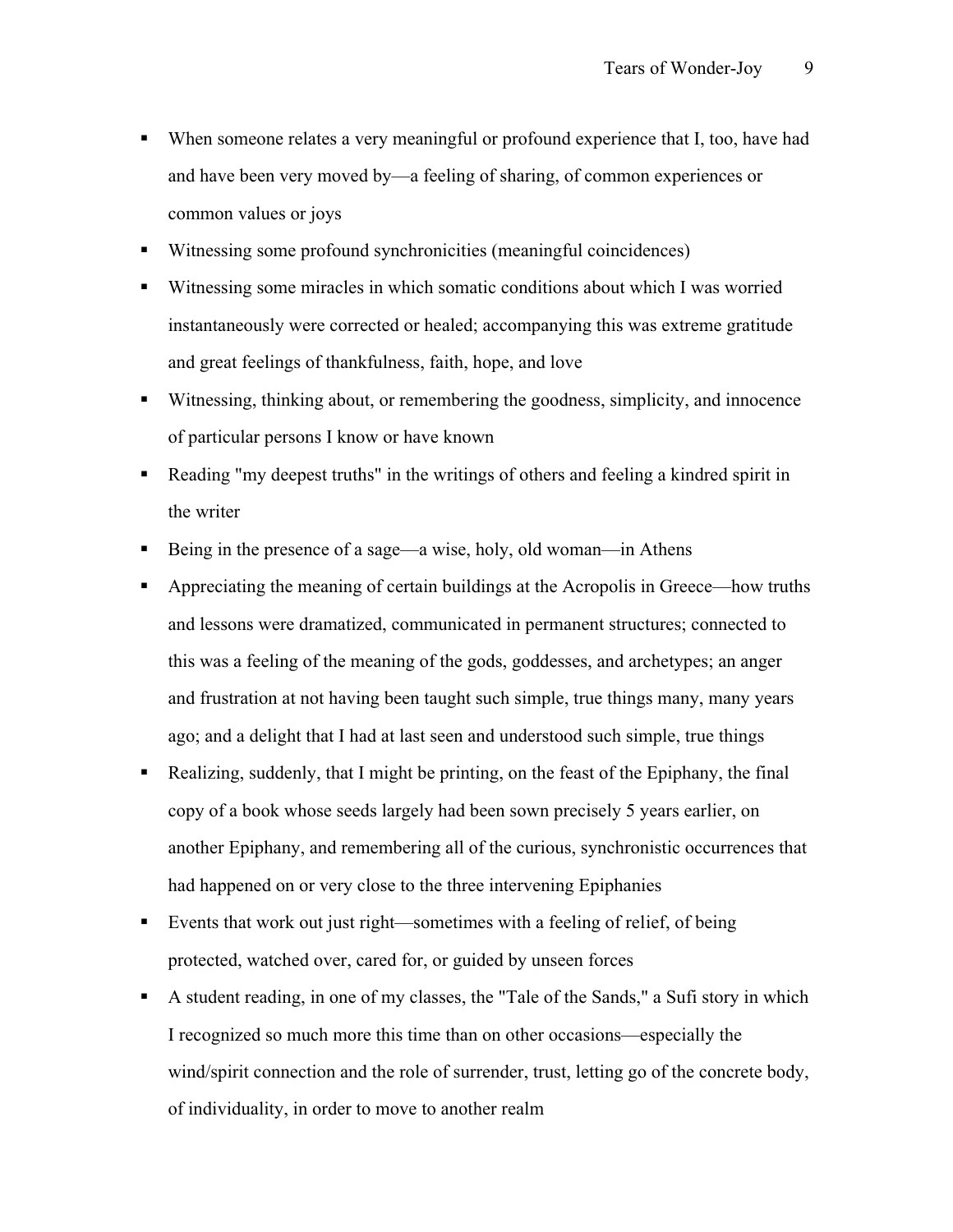- Reactions to certain mystical poetry and passages
- Considering the devotion, dedication, and energy that science fiction writer Philip K. Dick put into trying to understand his strange experience, and the energy, learning, and seeking he poured into his "Exegesis"—millions of words and years of work
- A guided imagery exercise in which I experienced a wonderful ball of light on the banks of a stream near a cliff; it led me to a cathedral, and I was filled with awe, wonder, and a feeling of the numinous
- Seeing a television advertisement that features a view of the many intricate muscles of the human back and appreciating, with awe, Nature's wondrous architecture, design, and wisdom
- An image/feeling in meditation of standing on the earth bottom of the sea with my upper body in the air, reaching for the fire of the sun—feeling large, balanced, complete
- Seeing a Twilight Zone television episode, decades ago, called "Next Stop Willoughby"—about an "ideal," simple, uncomplicated community
- Reading a message about someone's 4-year-old daughter who asks her father, "When I'm old and then I die and then I'm a baby again, are you going to be my daddy again?"
- Experiencing Nature's beauty—for example, the coastal mountains shrouded in morning mist
- Certain musical selections, especially those featuring cellos or violins
- Reading accounts of other people's experiences of wonder-joy tears

As I prepare this listing, I often re-experience wonder-joy tear feelings. I relish this experience. I am curious about what these circumstance may have in common, and I ponder the qualities they share.

I ask others about circumstances that have elicited wonder-joy tears, and the following triggering events emerge: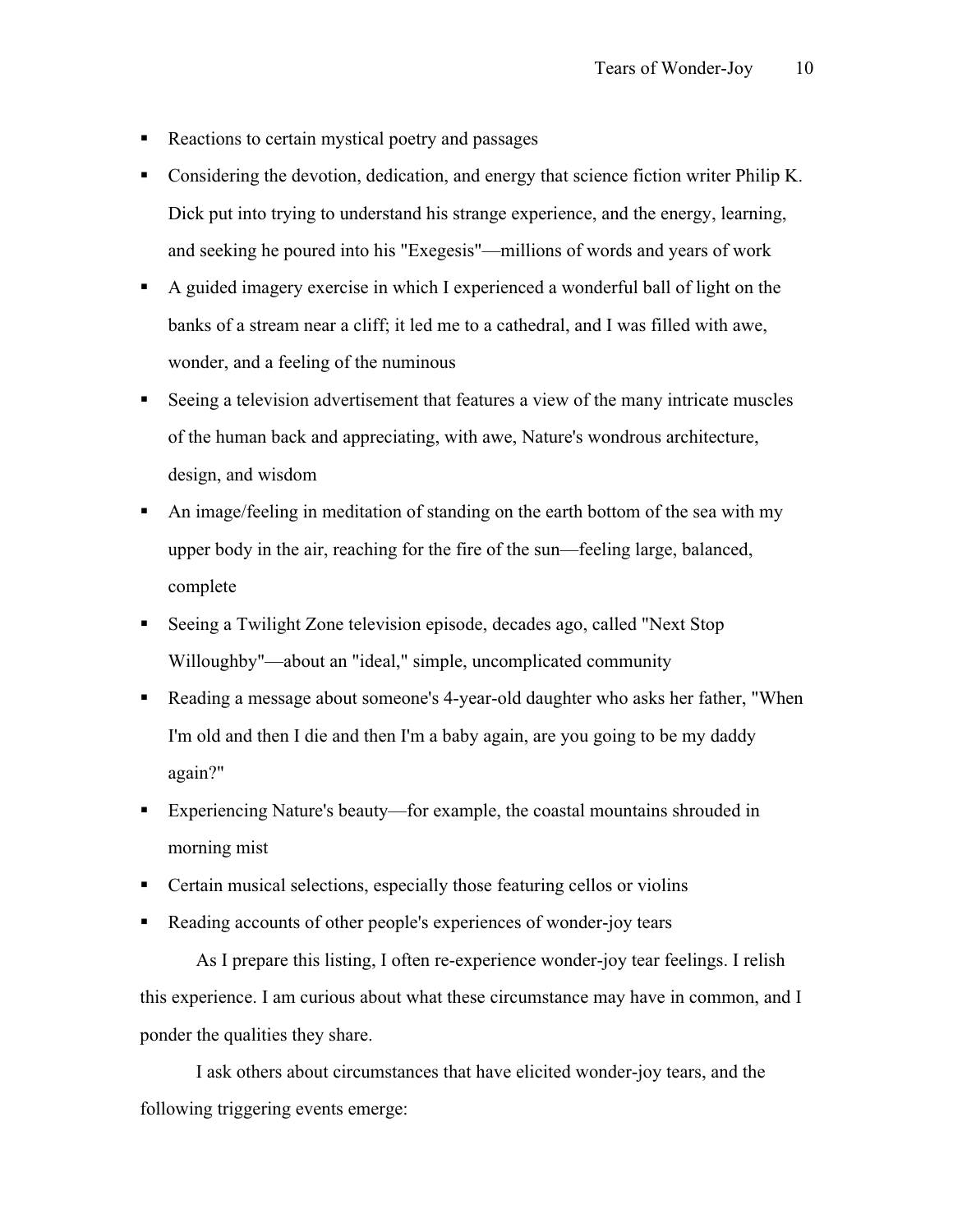- Witnessing good or noble acts
- Witnessing innocence or simplicity
- Witnessing gentleness or kindness
- Witnessing beauty
- Witnessing intelligence
- Witnessing displays of courage, bravery, and integrity
- Witnessing someone's desire to be of service
- Experiencing the holy, the numinous
- Experiencing connections, closeness, union
- **Experiencing understanding**
- **Experiencing empathy, affinity**
- Experiencing what is given freely
- Experiencing "myself out there"
- When not doing, thinking, or planning, but rather connecting to the larger "circles of life"
- Need
- Reading experiences of wonder-joy tears
- Nature
- Experiencing a quality of stillness
- As a result of a meditative state in which i am making an effort to connect with an experience of the Divine
- Finding—in writings, depictions, or actions—clear expressions of what I hold most important, meaningful, or dear

Apropos of precipitating events, one respondent reports the following: It is generally an experience of humble loving goodness that prompts this response. A child rescued by a firefighter, a young woman who succeeds in not taking a drink, a mother who learns to appreciate her child, or a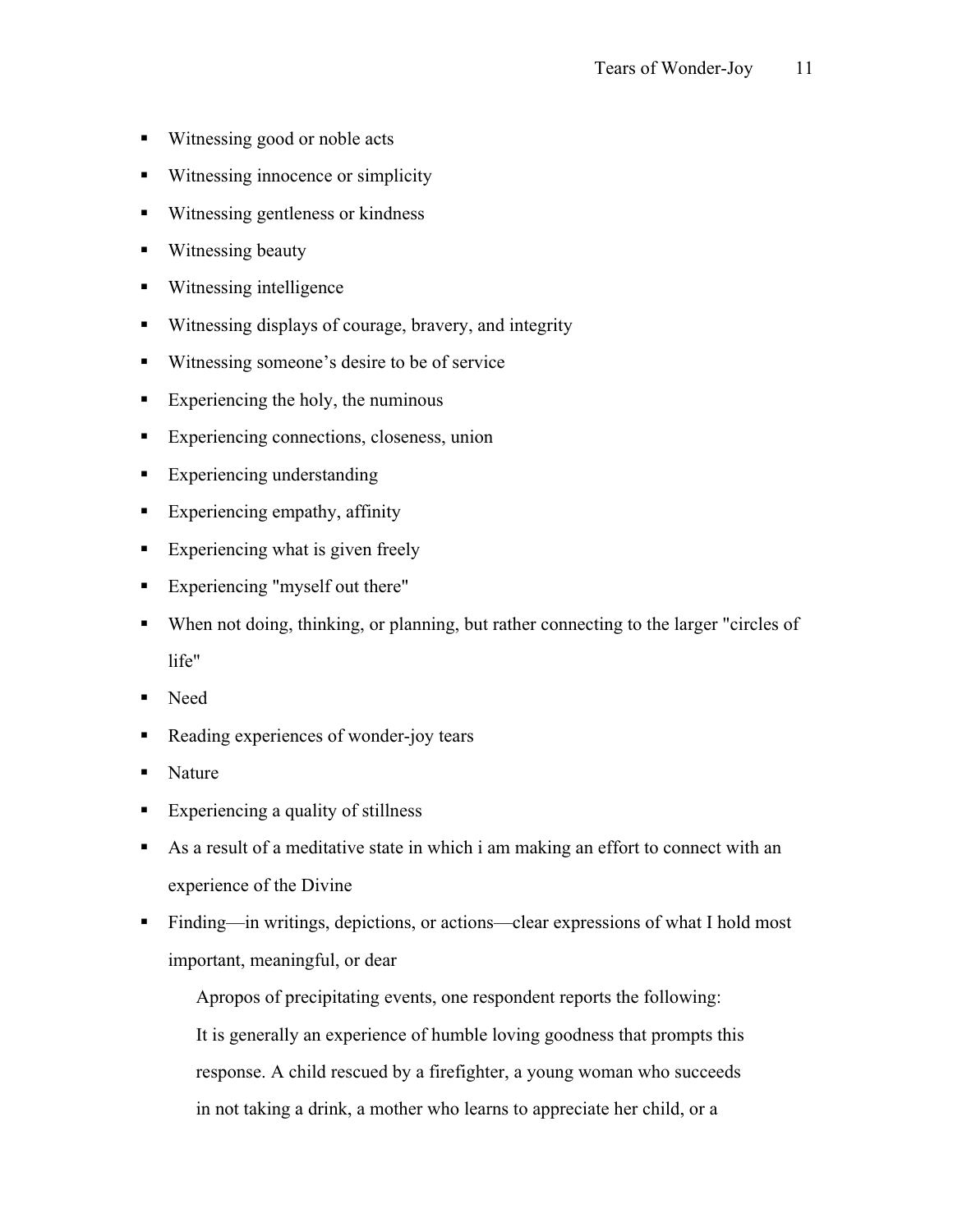street person who is caring for his dog. These are experiences which are moving or touching or deeply felt or redeeming.

Another respondent writes:

Central to all of these experiences is the sense that the human beings involved have achieved what they were somehow meant to be. They behave in exalted ways that demonstrate their divine, transcendent potential. It's as if the distance separating the Absolute and the human has been overcome, like God touching Man on the ceiling of the Sistine Chapel.

Another way to say this: Wonder-joy tears are evoked when I experience and see in others displays of courage, bravery, and integrity in life-and-death situations. These qualities have always been considered part of an impeccably lived life. Contact with the virtuous side of life is both wonderful and joyous—wonder-joy.

Meanings and Interpretations of the Experience

Tears, idle tears, I know not what they mean.

#### *Tennyson: The Princess IV*

What do my wonder-joy tear experiences mean to me? In response to prolonged inner questioning, some clues have arisen. For me, wonder-joy tears are responses to encountering and appreciating what is truly important. They are responses to what is innocent, unspoiled, uncomplicated, artless. To me, they are bodily indications of the functioning of the eye of the soul, of the spirit, of the heart—direct responses to the true, the good, the beautiful, the sacred.<sup>4</sup> They are somatic concomitants of my profound *gratitude* for encountering clear, pure, unambiguous instances or manifestations of the foregoing four qualities. They are appreciations of what could be or should be, but has been missed or gone astray from—what is less common than it could be. The experience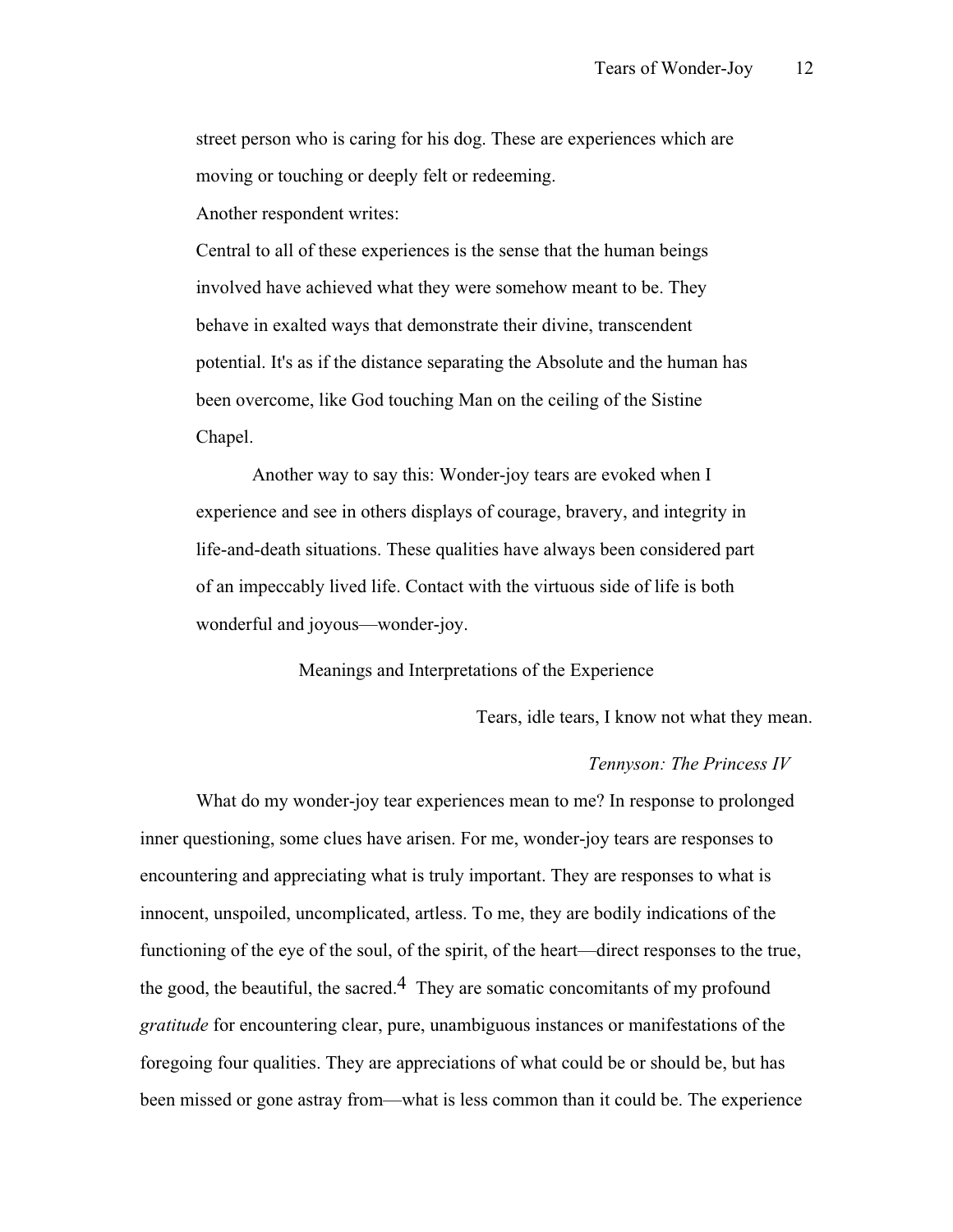is an innate, automatic "empathy indicator" or "compassion indicator" or "gratitude indicator." For me, the experiences are also bodily indicators of profound *insights* into my own nature and the nature of others and of the world.

Once, when I was keenly interested in behavior and ethology, I studied what used to be called "instinct," but what more recently came to be called "releasing stimuli" and "fixed action patterns." Nature seems to have programmed the nervous systems of animals to respond in certain fixed ways to particular cues in the environment. Such response patterns are functionally adaptive; they occur in the service of, and support, survival. Small birds respond, innately, with distress and avoidance to shapes that resemble the shadow of a predator hawk. A dominant wolf ceases its aggressive actions when a submissive wolf assumes a posture that exposes its vulnerable neck. Creatures with unusually large head size to body size ratios (as are found in the young of many species, including human infants) elicit caring and nurturing reactions on the part of adult animals. I sometimes think of wonder-joy tears as like unto fixed action patterns that occur in response to specific releasing stimuli. They may serve as signals or tools, if we heed them, for discerning what is right, good, important, authentic—but in a non-egoic sense.

Stated more poetically, wonder-joy tears may be signals or signs of an encounter with the numinous—an unplanned, unavoidable encounter with the Real. They may indicate that the veils of *maya* have been pierced—that the windows of perception have been cleansed so that we can see more clearly, more lucidly. Wonder-joy tears may provide clues that the real me, real person, real reality (the "big" rather than the "little," the authentic rather than the false) is being confronted, appreciated, experienced.<sup>5</sup>

My own wonder-joy tear experiences—especially near their endings—are sometimes tinged with sadness; they have a bitter-sweet quality. The sad, bitter aspect may have to do with an appreciation of how far the "usual" has strayed from what could be, how we so often miss the mark. There is a yearning for some goodness or beauty that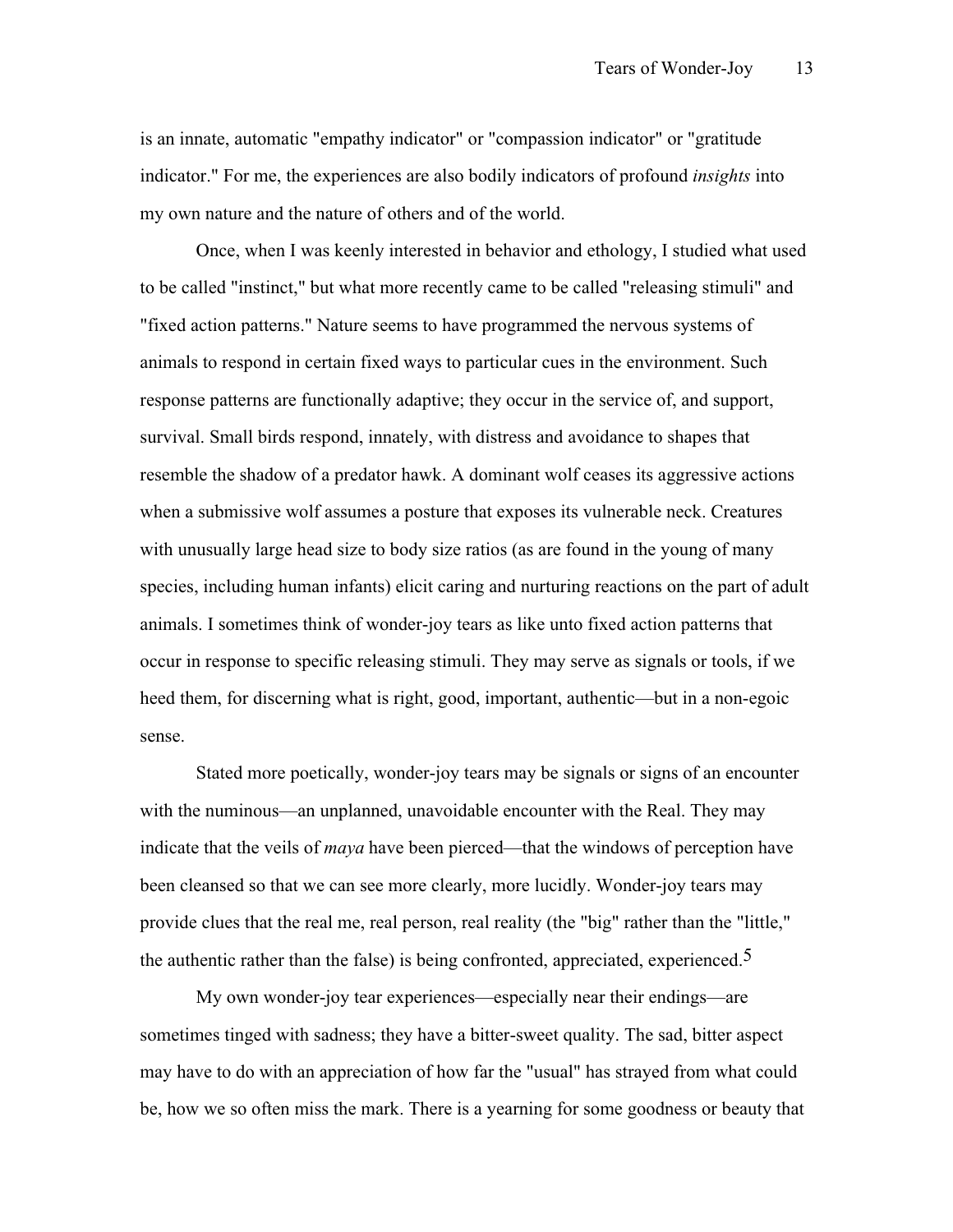is intimated, but which is not sufficiently present. Edgar Allan Poe seems to have captured some of this meaning in his essay, "The Poetic Principle":

And thus when by Poetry—or when by Music, the most entrancing of the Poetic moods—we find ourselves melted into tears—not as the Abbaté Gravia supposes—through excess of pleasure, but through a certain petulant, impatient sorrow at our inability to grasp *now* wholly, here on earth, at once and forever, those divine and raptuous joys, of which *through* the poem, or *through* the music, we attain to but brief and indeterminate glimpses. (Poe, 1850/1938, p. 894)

I ask others what wonder-joy tears mean to them—how do they interpret or understand these experiences? From their answers, the following meanings emerge:

- Wonder-joy tears signal an encounter with what is true, authentic, good, beautiful, real
- They are an indication of spontaneous compassion and empathy
- They have to do with grace, gratitude, humility, awe; they are a gift
- They indicate a certain clarity of perception
- They are a reminder or indicator of having strayed
- They are indicators of closeness, of lack of separation; they remind us that separation is an illusion
- *I am that* and *I am not always that*—they are recognitions of what I really am, recognitions of what is important to me but is sometimes missing
- They are a blessing
- They indicate newness, rebirth, growth
- They are an experiencing of the essence of life
- They indicate surprise
- They are a sign of letting go
- They are feelings of the presence of the divine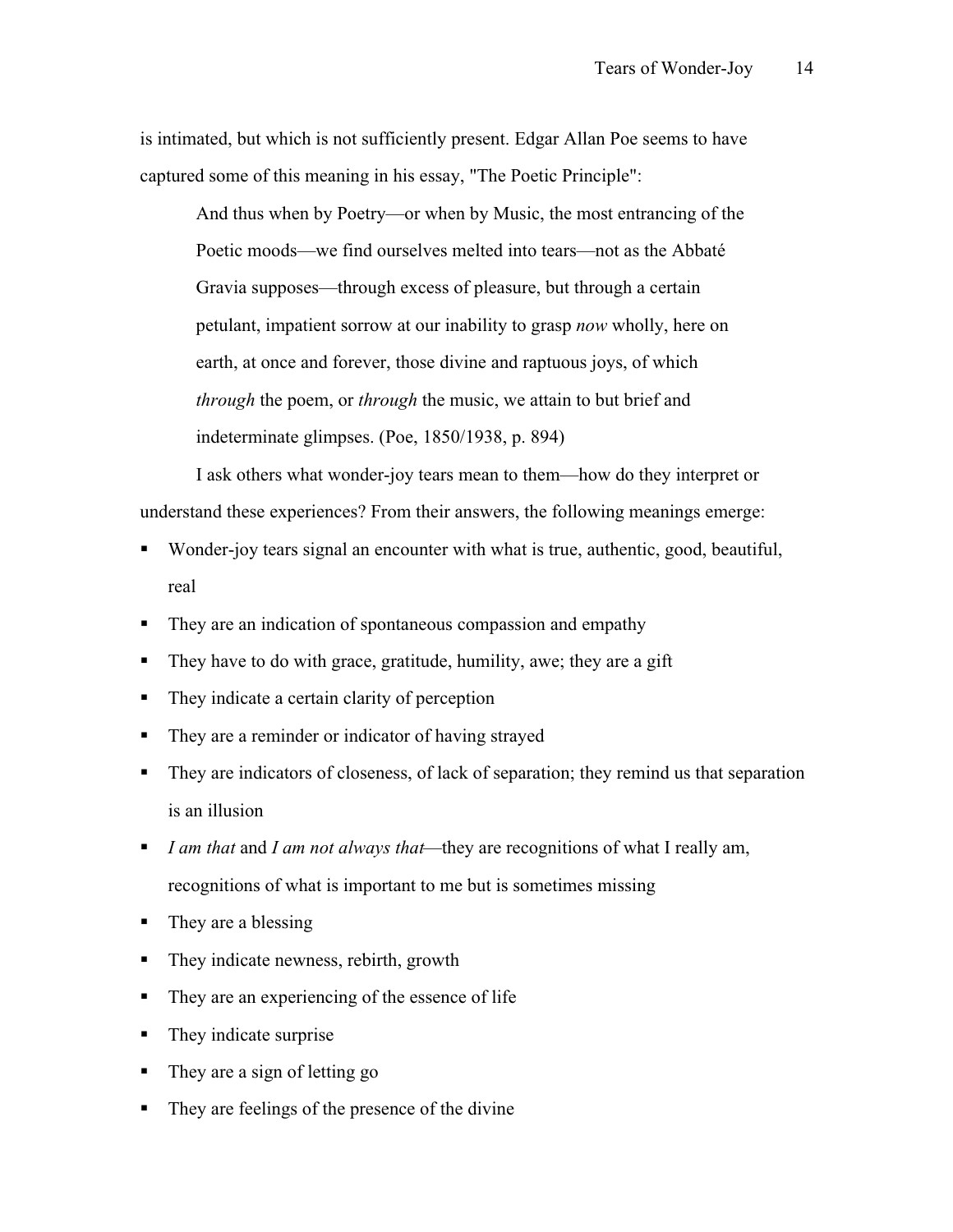- They are affirmations of meaning, of that which is Greater, of the connectedness of all things
- They are indications of functioning of the eye of the heart, soul, spirit
- They are psychophysiological indicators of a particular state of being
- They are our natural state

In the words of one participant in this inquiry:

During these moments I feel one enters a larger form of consciousness than the everyday, a dimension of the psyche in which individual minds are not separate. Schopenhauer once asked why an individual would give his life to save another person. It's because, he answered, that at the critical moment he has *become one* with the individual for whom he's giving his life; there is no "other," only a single, shared experience that unites the two as one. In this sense, one does not give one's life for another; one *is* the other. Is this an expression of the One Mind that many wisdom traditions talk about? [An experience such as this] is a window to something more real than everyday forms of consciousness.

In the listing, above, of meanings and interpretations, a respondent mentions that wonder-joy tears may reflect a simultaneous recognition that one is, or possesses the qualities, of what one is witnessing in such a moment *and* a recognition that one is *not* entirely that or always that. I feel the sense of this revelation is perfectly captured in a passage in Augustine's *Confessions*:

Quid est illud, quod interlucet mihi et percutit cor meum sine laesione? Et inhorresco et inardesco. Inhorresco, in quantum dissimilis ei sum. Inardesco, in quantum similis ei sum.

(What is that which gleams through me and strikes my heart without wounding it? And I shudder and I glow. I shudder, in so far as I am unlike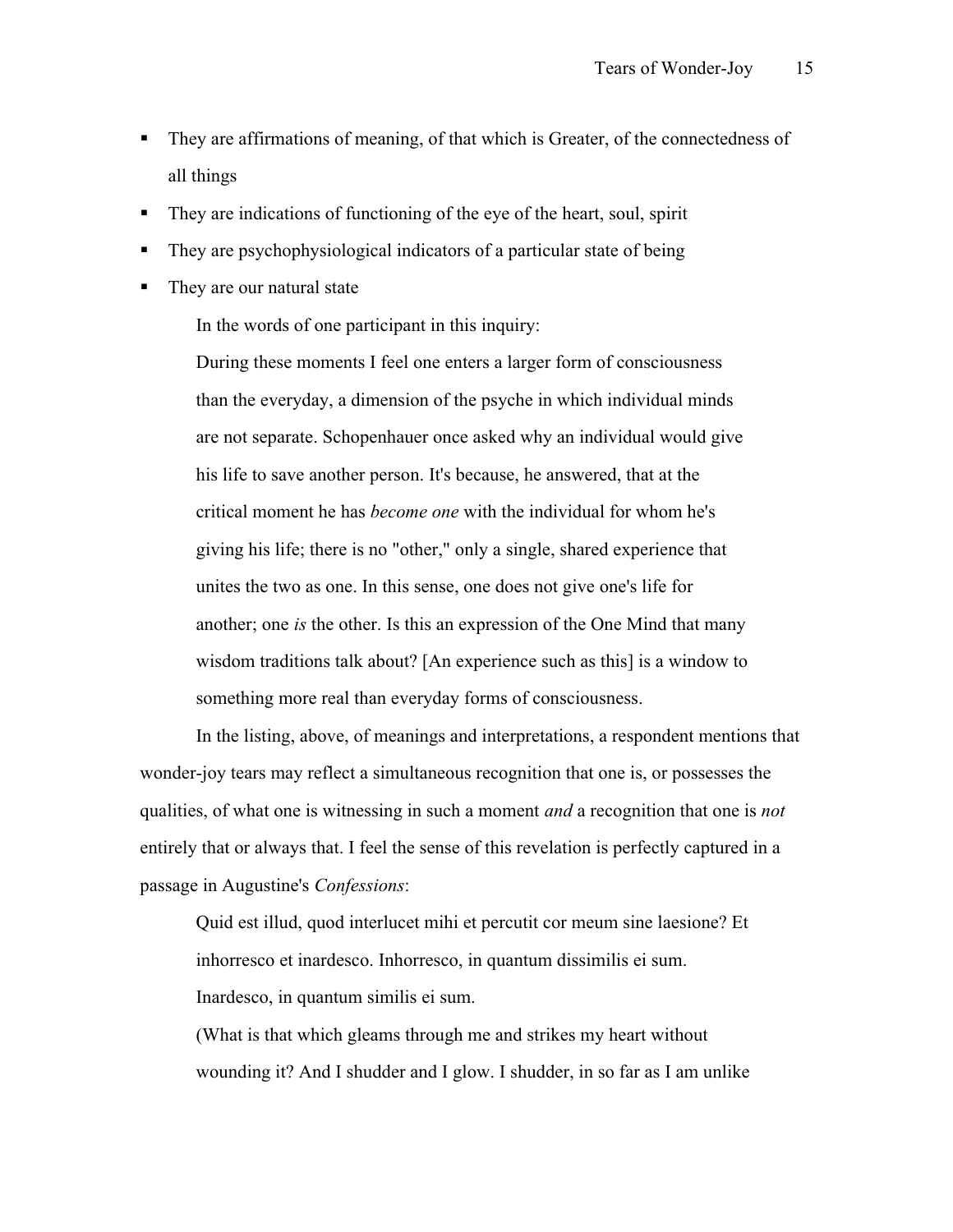it. I glow, in so far as I am like it.) (Augustine, *The Confessions*, XI, IX, 11)

Impacts and Consequences of the Experience

None are so desolate but something dear, Dearer than self, possesses or possess'd A thought, and claims the homage of a tear.

#### *Byron: Childe Harold II.xxiv*

In the momentary experience of wonder-joy tears, there is pleasure, joy, and a feeling of participating fully in something moving and profound. These feelings are revived when I relive the experiences, through memory. If these were the only effects of such experiences, these alone would make them notable, worthwhile, and deserving of further experiencing, study, and sharing. But there is so much more to these experiences. They have had, and continue to have, more pervasive and persistent impacts upon my life and work. As I experience, and as I recall and ponder, occasions of tears of wonder-joy, I acquire and remember insights that favor my psychological growth and my spiritual development. These experiences yield fruits that can be transformative.<sup>6</sup>

The wonder-joy tear experience forces me to pay attention in new ways—to attend more to my body and my feelings, and not to emphasize my thoughts as much as I usually do. Thus, they serve a balancing function. These are not reactions of the head, but of the body and of the heart. There is a directness about the reaction and about the experience as a whole that engenders great trust; the experience is accompanied by a strong sense of authenticity. I appreciate—in a wordless, thoughtless way—that I am encountering a special truth, a special reality.

And the Truth distilled into my heart, whence the affection of my devotion overflowed, and tears ran down, and happy was I therein. (Augustine, *The Confessions*, IX, VI, 14)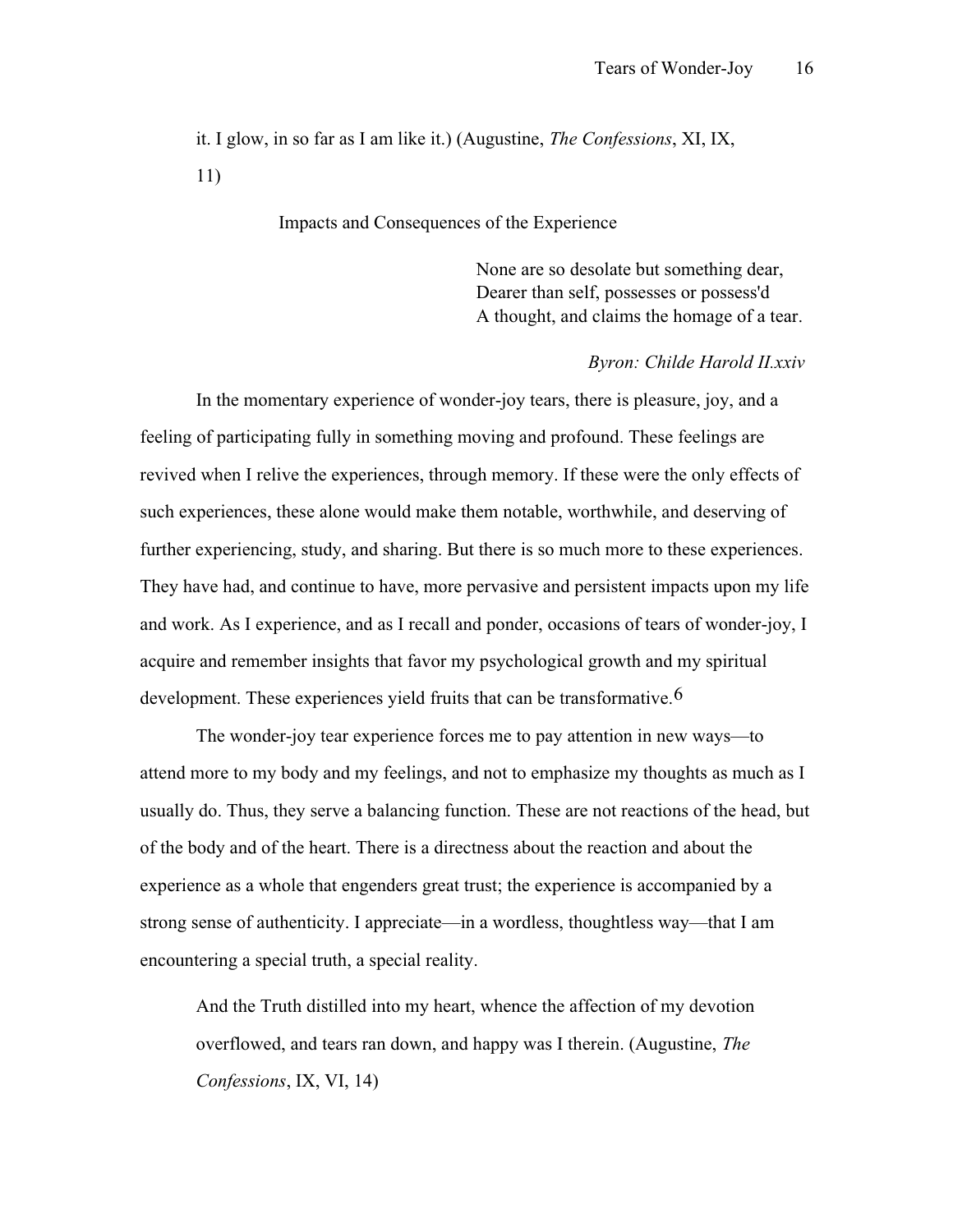And when they hear what has been revealed to the prophet, you will see their eyes gush with tears at what they recognize as truth therein. (*Koran*, V:83)

I recognize the great value of what I am witnessing or experiencing, in these wonder-joy moments, and this prompts me to realize more fully what is truly important in life; it prompts me to more fully consider my priorities. This recognition and more mindful (heartful) consideration and prioritization stays with me and helps me in later choices and decisions. The experiences are transient, but they foster tools of discernment that persist long after the experiences themselves have faded. I have literally made life changes based on different densities of experiencing wonder-joy in various circumstances, and such changes and movements in particular directions have always served me in good stead. Never have I regretted choices based upon these feelings and indications.

These experiences, for me, are pointers: They serve as affirmations or confirmations of valued qualities that I am truly seeking, and provide immediate indications of how those qualities are recognized. Their aftereffects serve as reminders of my direction, help me stay on course, and allow me to make useful corrections in my path. So, they and their memories serve a guiding function in my life. The experiences themselves even serve a more direct guidance function—my body and feelings are automatically moved in certain directions, and a greater valence is added to the events or qualities that precipitated the wonder-joy tears, so that these former are valued more and approached more readily in the future.

Wonder-joy tears also serve as confirmations or affirmations of Something More. They lead me to appreciate the great power, wisdom, and goodness that is behind things and shines through things—the ground that shines through the figure.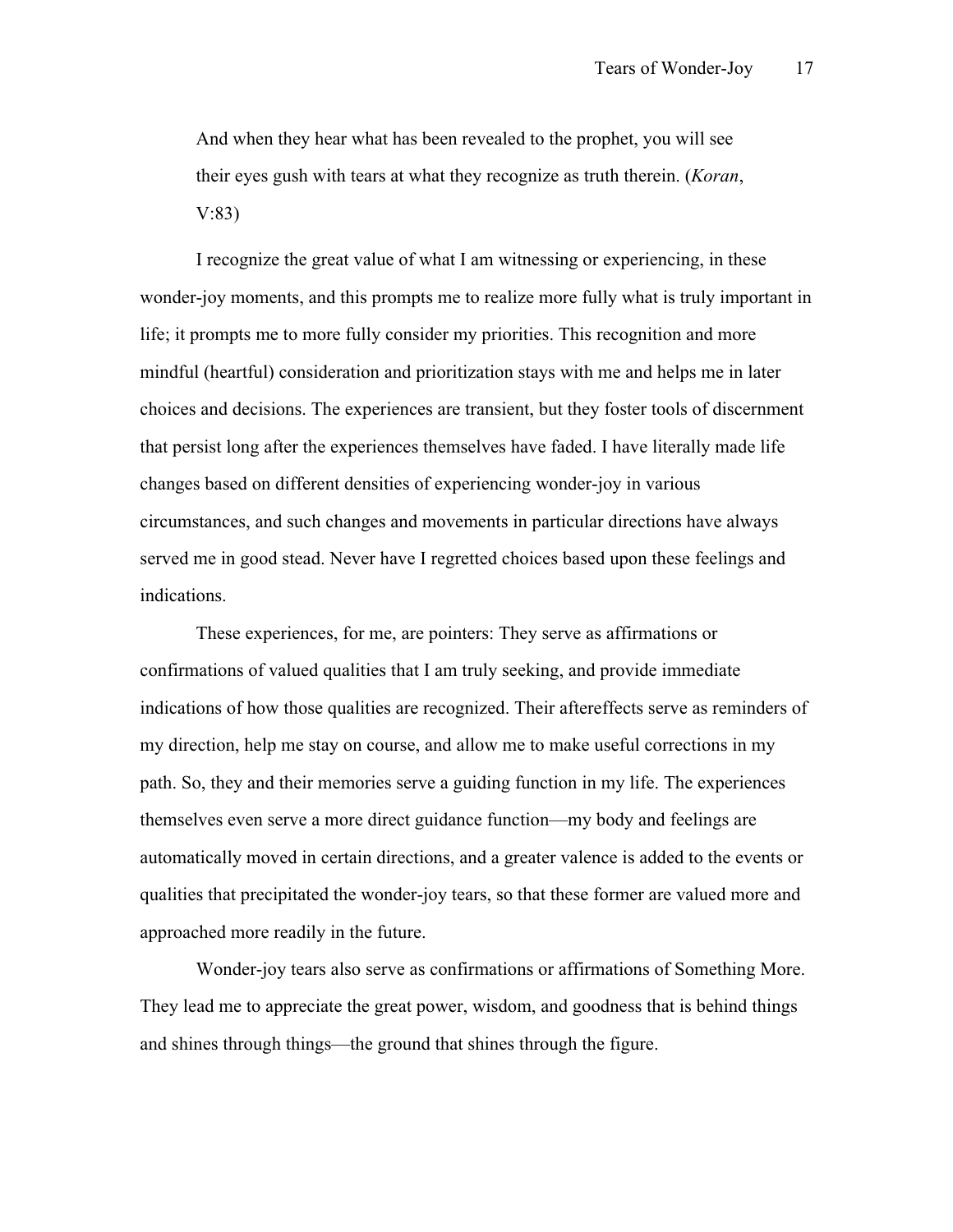I query others about the impacts and consequences of their wonder-joy tear experiences. They tell me that these experiences have had these self-perceived effects in

their lives:

- I have greater appreciation of and respect for the miracle of life
- I have more awareness of the choice to love and to open my heart to people
- I have increased commitment to care, to be kind, to affirm self and others, to reach out to others
- I realized that anger or depression cloud access to these experiences
- When I feel balance, ease, well-being, no fear, wonder-joy tears happen more often
- My faith is restored or increased
- I feel release from needing to control
- $\blacksquare$  I experienced being filled with joy
- There is reconnection—temporarily feeling less solitary
- The experiences provide confirmations of the perfection of all that is
- They give a different perspective on life and my place in it
- I feel changed
- They remind me of what I really am
- They do not change my actions but confirm my direction
- They remind me of the path I am on and what is really important

A respondent reports:

Sometimes, I gather these thoughts together and frame goals and intentions for my life but more often, I encounter small markers like these tears which point the way. No, not point the way. The confirm the way and they give meaning to what I am doing. You could say that they change my story in the sense that they expand its meaning. I'm not being coerced. I'm being encouraged. The tears are a signal that what I have experienced is relevant to my own spiritual growth. I cannot see beyond here and now,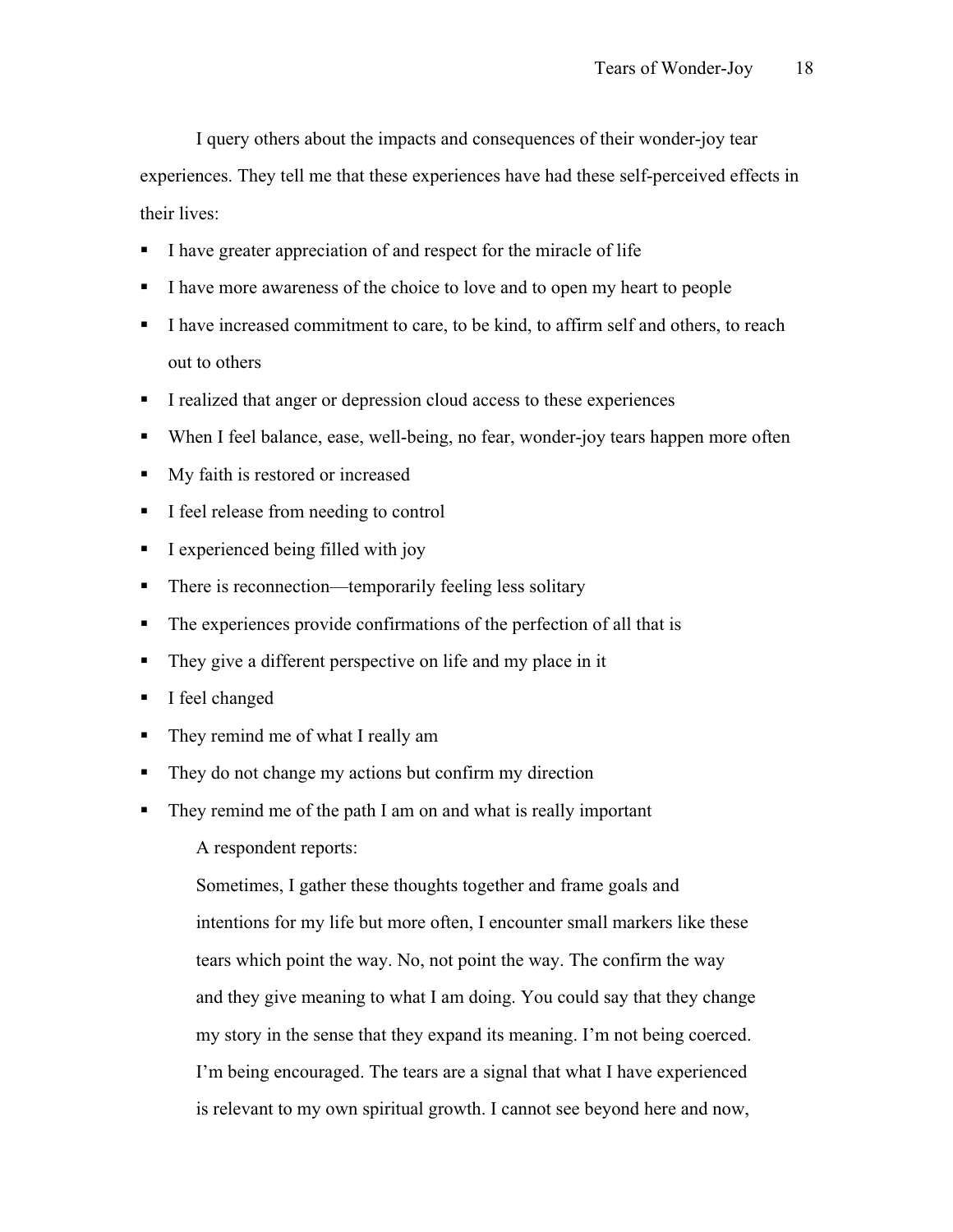but I am assured that this particular bit is moving toward the transformation I seek.

I feel wonder-joy tears can have impacts upon our lives by providing us with an additional means of knowing—a way of listening to the heart, as this heartfelt knowing is expressed through the body's actions, sensations, and feelings. At the least, these reactions can momentarily draw us out of our word-driven thoughts, so that we can appreciate the world and other people in new ways. At best, in attending more fully to what wonder-joy tears may indicate or reveal, greater lessons can be learned and, if these lessons are sufficiently great, they may trigger profound changes—and even transformations—in our lives.

Wonder-joy tear experiences are, nonetheless, relatively crude and gross experiences. For more subtle lessons, perhaps we might seek still subtler indicators.

To me the meanest flower that blows can give

Thoughts that do often lie too deep for tears.

*William Wordsworth: Ode: Intimations of Immortality*

#### References

Anderson, R. (1997). Nine psycho-spiritual characteristics of spontaneous and involuntary weeping. *Journal of Transpersonal Psychology, 28*(2), 167-173.

Anderson, R. (1998). Intuitive inquiry: A transpersonal approach. In W. Braud  $\& R$ . Anderson, *Transpersonal research methods for the social sciences: Honoring human experience* (pp. 69-94). Thousand Oaks, CA: Sage.

Anderson, R. (2001). Embodied writing and reflections on embodiment. *Journal of Transpersonal Psychology, 33*(2), 83-98.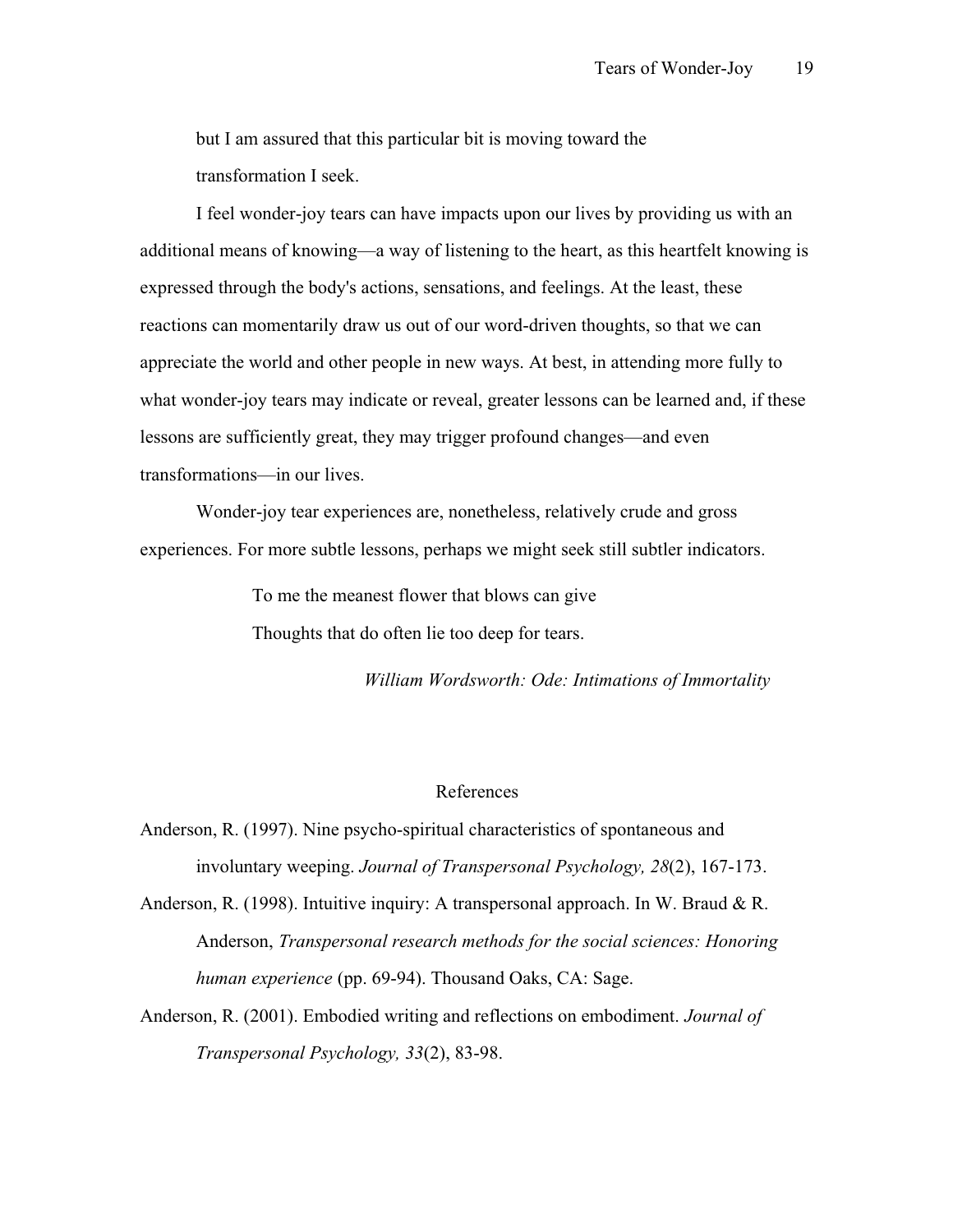- Augustine (1971). The confessions (E. B. Pusey, Trans.). In *The confessions, The city of God, On Christian doctrine* (pp. 1-128). Chicago: Encyclopaedia Britannica. (Original work written in 400 C. E.)
- Barrell, J. J., Aanstoos, C., Richards, A. C., & Arons, M. (1987). Human science research methods. *Journal of Humanistic Psychology, 27*(4), 424-457.
- Braud, W. (1998). Integral inquiry: Complementary ways of knowing, being, and expression. In W. Braud & R. Anderson, *Transpersonal research methods for the social sciences: Honoring human experience* (pp. 35-68). Thousand Oaks, CA: Sage.
- Braud, W. & Anderson, R. (1998). *Transpersonal research methods for the social sciences: Honoring human experience*. Thousand Oaks, CA: Sage.
- Brown, S. V., & White, R. A. (1997). Triggers, concomitants, and aftereffects of EHEs: An exploratory study. In R. White (Ed.), *Exceptional human experience: Special Issue. Background papers II. The EHE Network, 1995-1998: Progress and possibilities* (pp. 150-156). New Bern, NC: The Exceptional Human Experience Network.
- Corbin, H. (1981). *Creative imagination in the Sufism of Ibn 'Arabi*. Princeton, NJ: Princeton University Press.
- Eliot, T. S. (1980). *The complete poems and plays, 1909-1950*. New York: Harcourt Brace & Company.
- McGinn, B. (1995). *The foundations of mysticism*. New York: Crossroad
- McGinn, B. (1996). *The growth of mysticism*. New York: Crossroad.
- Moustakas, C. (1990). *Heuristic research: Design, methodology, and applications*. Newbury Park, CA: Sage.
- Otto, R. (1958). *The idea of the holy*. New York: Oxford University Press. (Original work published in 1923)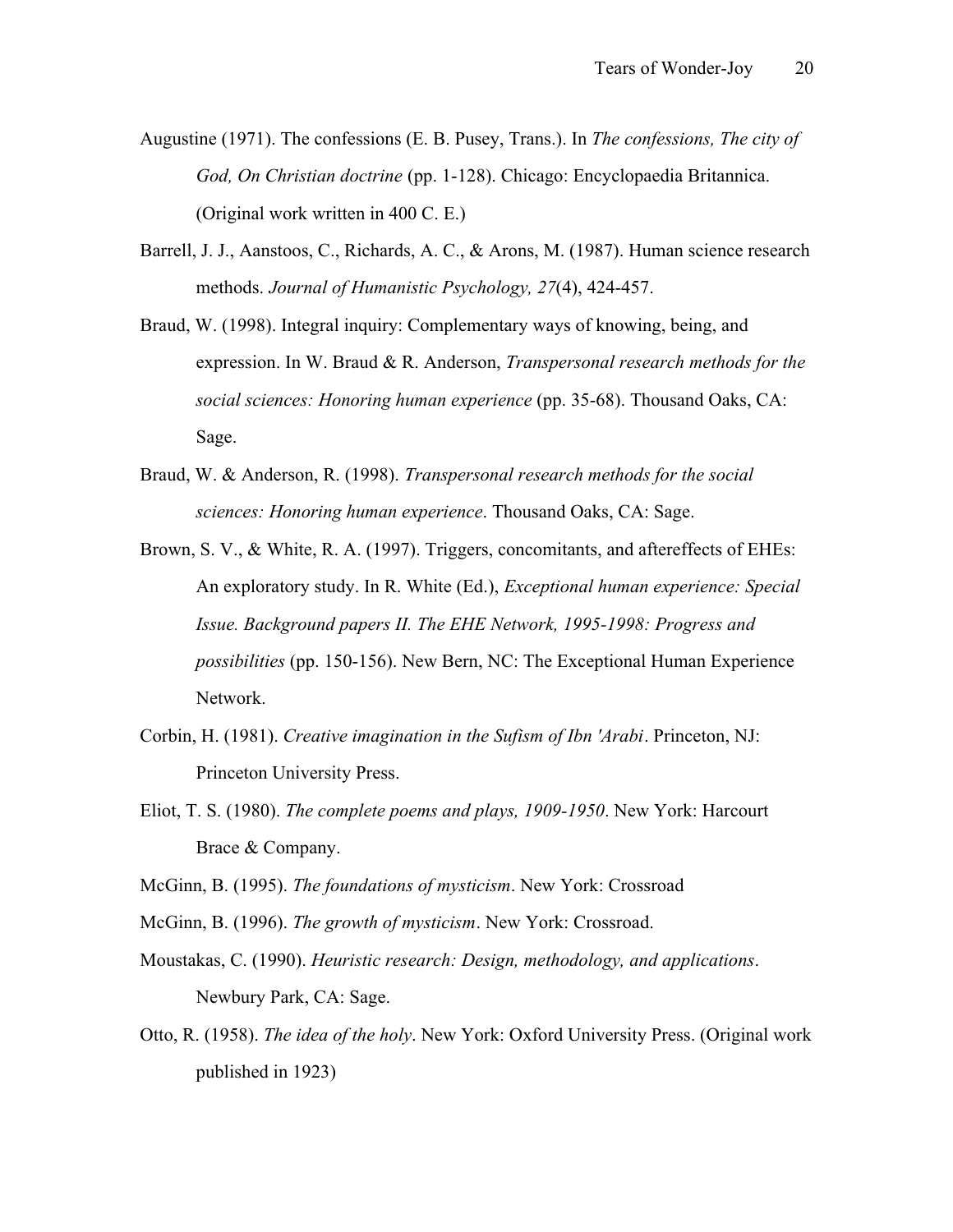- Plato (1993). The Phaedrus. In *Plato's erotic dialogues* (pp. 87-137) (W. S. Cobb, Trans.). Albany, NY: State University of New York Press.
- Poe, E. A. (1938). The poetic principle. In *The complete tales and poems of Edgar Allan Poe* (pp. 889-907). New York: Modern Library. (Original work published in 1850)
- Valle, R. (Ed.). (1998). *Phenomenological inquiry in psychology: Existential and transpersonal dimensions*. New York: Plenum.
- Wells, H. G. (1952). The door in the wall. In *The short stories of H. G. Wells* (pp. 144- 161). London, Ernest Benn, Ltd. (Original work published in 1927)
- White, R. A. (1997). Dissociation, narrative, and exceptional human experiences. In S. Krippner & S. Powers (Eds.), *Broken images, broken selves: Dissociative narratives in clinical practice* (pp. 88-121). Washington, DC: Brunner-Mazel.

## Footnotes

1 For both the content and writing style of this article, I have been influenced by the works and writings of Rhea White and Rosemarie Anderson. I am indebted to Rhea White for her important work on exceptional human experiences (EHEs) and for her model of EHEs, which inspired the organization of this paper (see Brown & White, 1997; White, 1997). I have attempted to write this paper in the embodied writing style that is being developed by Rosemarie Anderson (see Anderson, 2001).

<sup>2</sup> The findings reported in this paragraph and throughout this report were derived from my own experiences and those of 12 additional research participants. Some of these participants were unselected students who were enrolled in a small research group at the time of this inquiry. Other participants were colleagues, selected purposely on the basis of my suspicion that they may have had experiences of the type explored in this article. The raw data consisted of written responses to a semi-structured questionnaire. These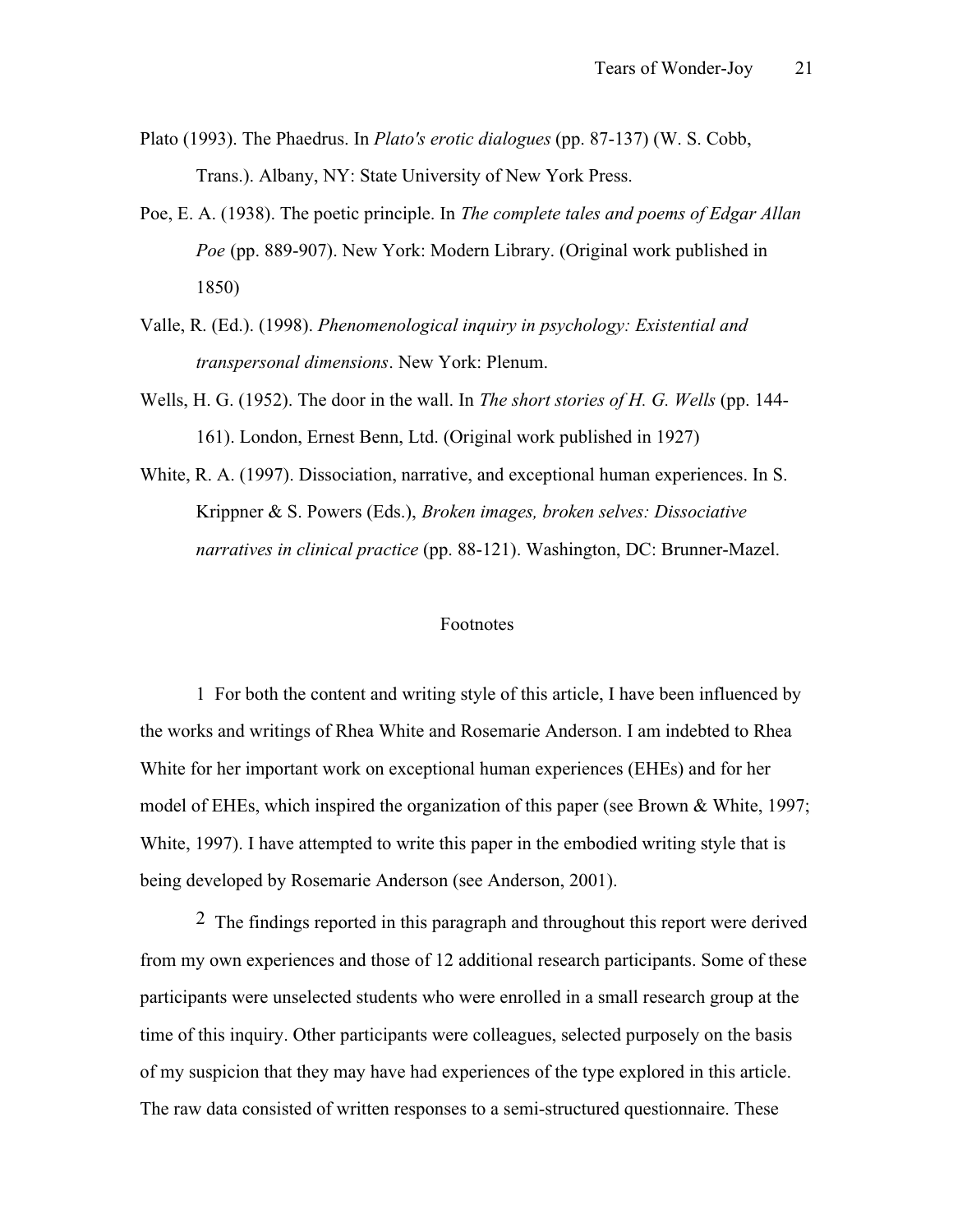responses were treated through what I prefer to call an "experiential facet analysis and synthesis." The guiding metaphor for this work is that the process being studied (the experience of wonder-joy tears) is like a gem that is composed of many interacting facets (the major themes that are discovered and reported); the facets reflect one another, and they also reflect things outside of the gem. First, major themes were identified by the researcher working alone and by each respondent working alone. Next, the themes and findings were discussed and developed further in group meetings. The researcher (W. B.) integrated and summarized the findings, prepared them in tabular formats, returned them to the participants for their verification and approval, then re-organized the findings for presentation in this article. The qualitative research methods used in this inquiry share features of phenomenological (Valle, 1998), heuristic (Moustakas, 1990), experiential (Barrell, Aanstoos, Richards, & Arons, 1987), intuitive (Anderson, 1998), and integral (Braud, 1998) research approaches. The methods also rely on additional assumptions and principles of the various transpersonal research methods presented in detail in Braud and Anderson (1998).

3 In this passage, and throughout his writings, Plato exhibits the androcentric thinking and writing to which he had been conditioned by his time and culture. The gender-biased language ("man," "he," "him," "his," "god") reveals that he is writing of and for men, and of masculine experience. The highest values and yearnings of which he writes are *otherwordly* in nature—even this may bespeak a more masculine form of transcendent spirituality, which can be contrasted with a more feminine form of descendent, immanent, or embodied spirituality that is more fully grounded in the body and in the earth.

<sup>4</sup> The eye of the heart, soul, spirit as a metaphor (or is it more than a metaphor?) for a special form of knowing figures prominently in a number of rich spiritual/wisdom traditions. The concept—albeit in different terminologies—may be traced through contemplative Greek, Neoplatonic, medieval monastic, and Eastern and Western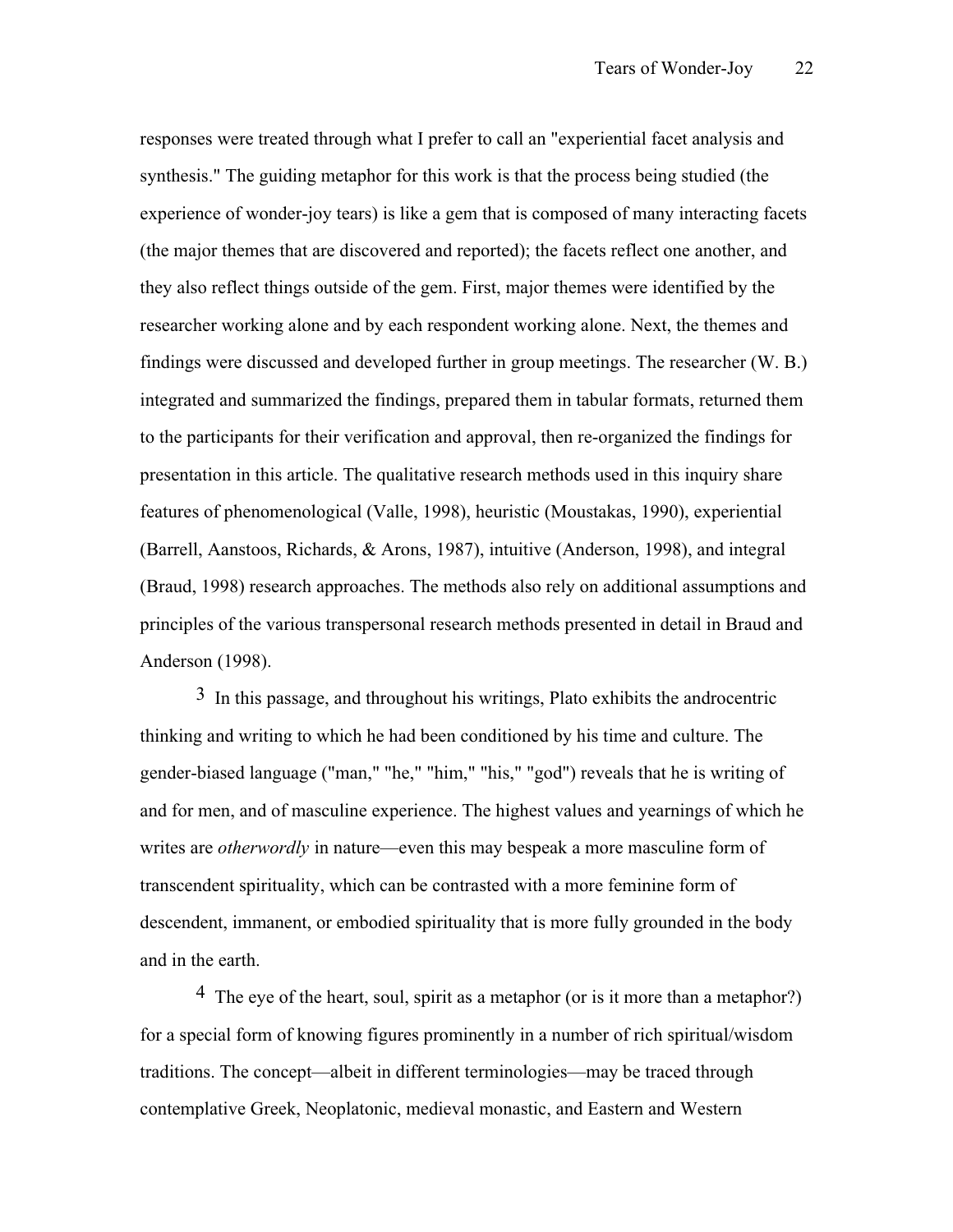Christian mystical thought, appearing strongly in the teachings of Plato, Clement of Alexandria, Origen, Boethius, Gregory the Great, the Victorine mystics Hugh of St. Victor and Richard of St. Victor, and Bonaventure—to mention but a few of the most prominent exponents. The notion of the eye of the heart and knowledge of the heart is emphasized, especially, in the Sufi tradition, particularly in the work of Ibn 'Arabi. Recommended sources include McGinn (1995, 1996) and Corbin (1981).

5 There are resemblances between the wonder-joy tears experiences and their elicitors, as studied in this article, and the *mysterium tremendum* and *numinous* experiences described by Rudolf Otto (1923/1958) in his classic work, *The Idea of the Holy.*

6 There are profound similarities between the wonder-joy tear experiences described in this article and the transformative weeping and sacred weeping experiences studied by Anderson (1997). It is highly recommended that the reader consult the Anderson paper and note the similarities and differences between these two forms of tears and weeping.

Correspondence concerning this article should be addressed to: William Braud, Institute of Transpersonal Psychology, Palo Alto, CA 94303. Electronic mail may be sent to william@integral-inquiry.com.

### The Author

William Braud earned his Ph.D. in experimental psychology at the University of Iowa in 1967. At the University of Houston, he taught and conducted research in learning, memory, motivation, psychophysiology, and the biochemistry of memory. At the Mind Science Foundation (San Antonio, TX), he directed research in parapsychology; health and well-being influences of relaxation, imagery, positive emotions, and intention; and psychoneuroimmunology. Currently, he is Professor and Research Director at the Institute of Transpersonal Psychology (Palo Alto, CA), where he directs doctoral dissertation research, and continues research, teaching, and writing in areas of